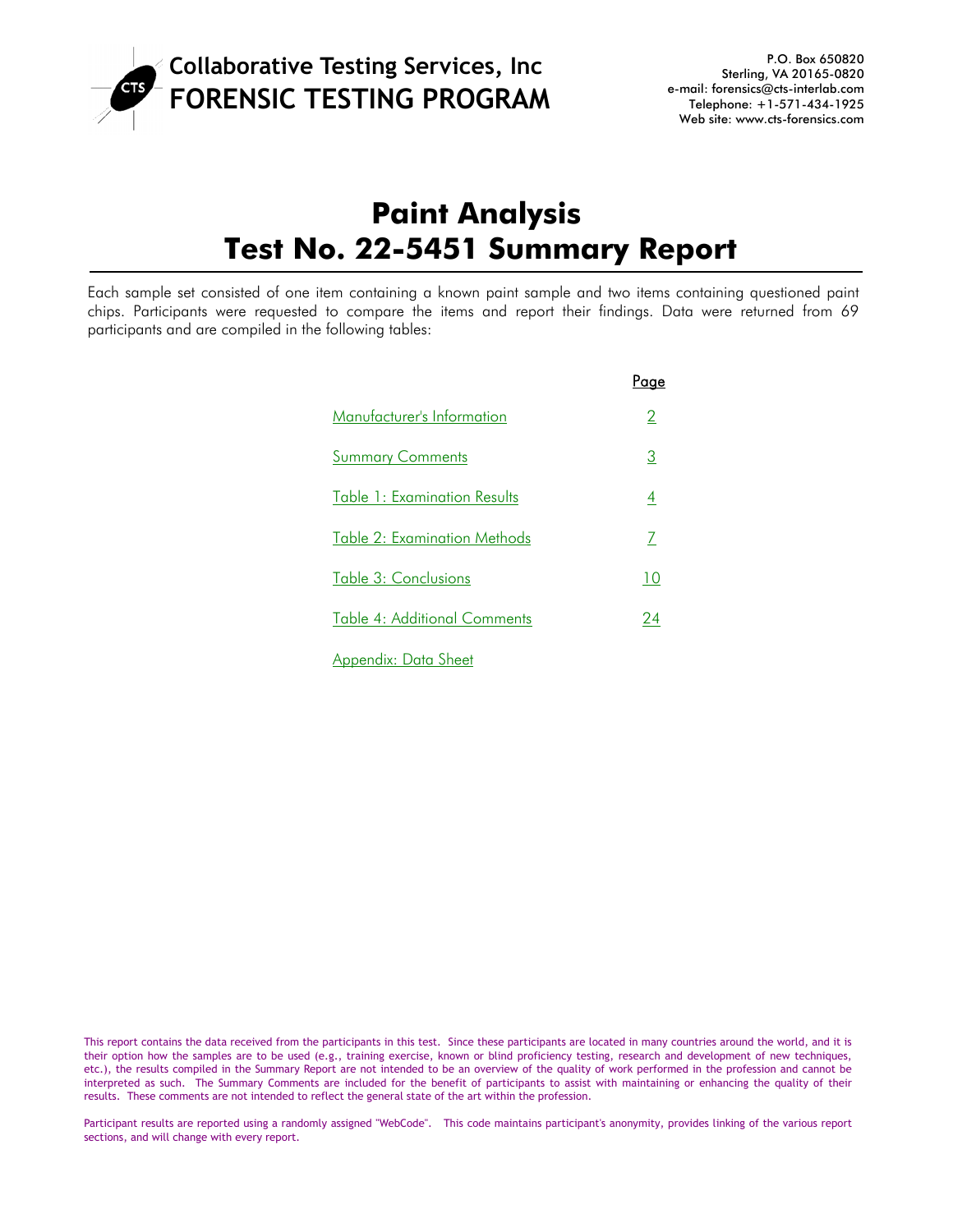# **Manufacturer's Information**

<span id="page-1-0"></span>Each sample set consisted of three items with layered paint and primer: one known sample (Item 1) and two questioned samples (Items 2 and 3) were cut from painted poplar wood plank substrates. Items 1 and 2 came from a plank with the same primer and topcoat. Item 3 was prepared with a different primer but the same topcoat as Items 1 and 2. Participants were instructed to examine the questioned samples and determine if they could have originated from the known paint sample.

#### SAMPLE PREPARATION:

All planks used for this test were selected based on their limited defects and were wiped down to remove dust before painting. For the following preparations, each coat was allowed to dry overnight before applying the next coat.

ITEMS 1 and 2 (ASSOCIATION): The known Item 1 and questioned Item 2 samples were prepared by applying two coats of primer (KILZ® Original Oil-Based Interior Primer, white) to several poplar wood planks. Then two layers of topcoat (Glidden™ Premium Satin Interior Paint and Primer, Silver Charm) were applied. The known Item 1 planks were cut into 1" x 2.5" pieces using a miter saw. One of these pieces was packaged into a glassine bag and then into a pre-labeled Item 1 envelope. For Item 2, paint samples were scored into squares that were approximately  $\frac{1}{4}$ " x  $\frac{1}{4}$ " and removed. Two  $\frac{1}{4}$ " x  $\frac{1}{4}$ " pieces were packaged into a glassine bag and then into a pre-labeled Item 2 envelope. Items 1 and 2 were taken in close spatial proximity to one another, kept together as a group, and packaged into the sample sets as described below.

ITEM 3 (ELIMINATION): Item 3 was prepared by applying two coats of primer (Behr® Interior/Exterior Multi-Surface Water-Based Primer, White) to one poplar wood plank. Then two layers of topcoat (Glidden™ Premium Satin Interior Paint and Primer, Silver Charm) were applied. The plank was scored into squares that were approximately 1/4" x  $\frac{1}{4}$  and were removed using a utility knife. Two  $\frac{1}{4}$  x  $\frac{1}{4}$  pieces were packaged into a glassine bag and then into a pre-labeled Item 3 envelope.

SAMPLE SET ASSEMBLY: For each sample set, Items 1 and 2 were taken from the same batch and placed in a pre-labeled envelope along with an Item 3 sample. The sample pack was sealed with invisible tape and this process was repeated until all of the sample sets were prepared. Once verification was completed, all sample packs were further sealed with a piece of evidence tape and initialed "CTS".

#### VERIFICATION:

The expected association results were confirmed by predistribution laboratories who used the following combined list of techniques: FTIR, Solubility/Chemical, Fluorescence, XRS/XRF, PGC/MS, and Stereomicroscope.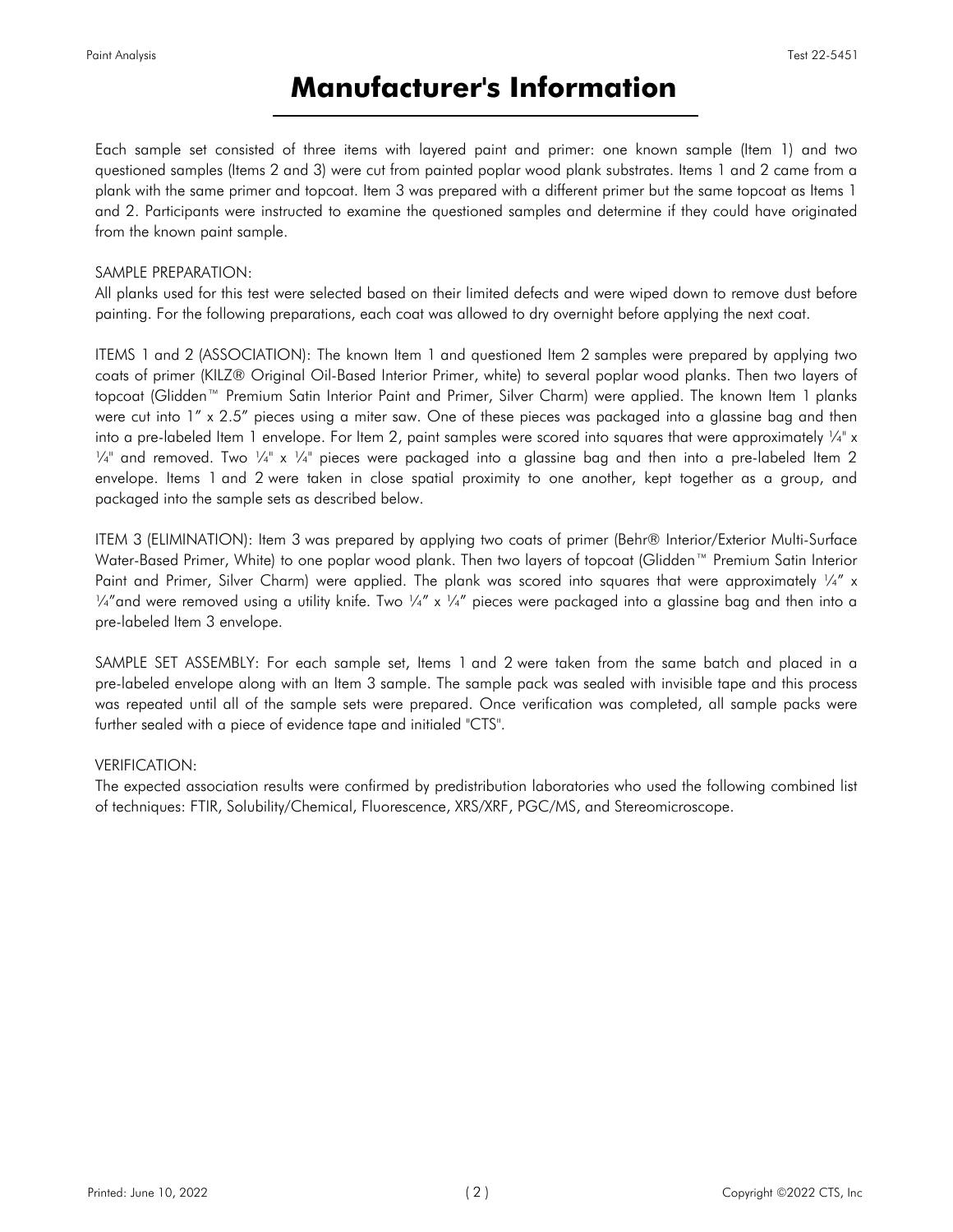# **Summary Comments**

<span id="page-2-0"></span>This test was designed to allow participants to assess their proficiency in the examination, comparison, and interpretation of multi-layered architectural paint samples. Each sample set consisted of three items with layered paint and primer; one known sample (Item 1) and two questioned samples (Items 2 and 3) were cut from painted poplar wood plank substrates. Items 1 and 2 originated from a poplar wood plank substrate with the same primer and topcoat. Item 3 originated from a second poplar wood plank substrate that was prepared with the same topcoat used to prepare Items 1 and 2 but a different primer. (Refer to Manufacturer's Information for preparation details.)

Of the 69 participants that reported examination results in Table 1, 67 (97%) reported that the Item 2 questioned paint chips could have originated from the same source as the Item 1 known paint sample, and the remaining two participants reported that Item 2 could not have originated from the Item 1 known paint sample. For the Item 3 questioned paint chips, 68 (98%) participants reported that Item 3 could not have originated from the same source as the Item 1 known paint sample, and the last participant reported it could have originated from Item 1.

The most commonly reported methods of analysis were Stereomicroscope (100%), FTIR (99%), and SEM/EDX (59%).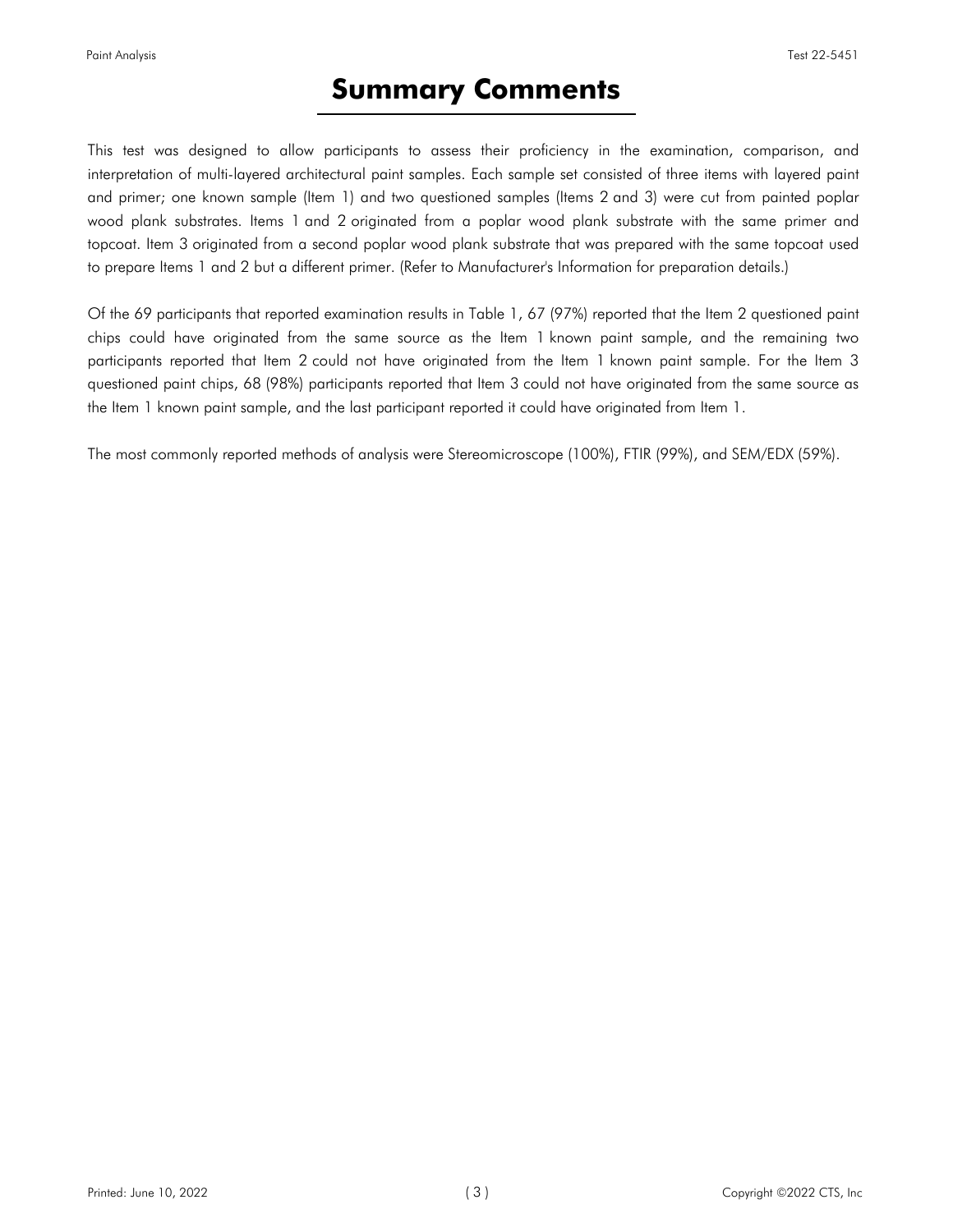# **Examination Results**

<span id="page-3-0"></span>*Could the questioned paint chips recovered from the suspect's hooded sweatshirt (Item 2) and/or inside the trunk of the suspect's car (Item 3) have originated from the damaged area of the victim's back door as represented by Item 1?*

|                | 1/1<br>Item 1<br>Item 1 |                              |  |                |  |                   |                   |  |  |  |
|----------------|-------------------------|------------------------------|--|----------------|--|-------------------|-------------------|--|--|--|
| <b>WebCode</b> | Item <sub>2</sub>       | Item <sub>3</sub>            |  | <b>WebCode</b> |  | Item <sub>2</sub> | Item <sub>3</sub> |  |  |  |
| 32CUBD         | Yes                     | No                           |  | AQMBW7         |  | No                | No                |  |  |  |
| 3G2YJ8         | Yes                     | No                           |  | AZUB78         |  | Yes               | No                |  |  |  |
| 3LWTG9         | Yes                     | No                           |  | B22MPU         |  | Yes               | No                |  |  |  |
| 3TX6C6         | Yes                     | No                           |  | BFKBX8         |  | Yes               | No                |  |  |  |
| 4R4GUA         | Yes                     | No                           |  | <b>BJJNKW</b>  |  | Yes               | No                |  |  |  |
| 6DW7JT         | Yes                     | No                           |  | BTQL4U         |  | Yes               | No                |  |  |  |
| 84JXQW         | Yes                     | No                           |  | CPLF3T         |  | Yes               | No                |  |  |  |
| 8NNFZX         | Yes                     | No                           |  | E34P24         |  | Yes               | No                |  |  |  |
| 8ZHUYA         | Yes                     | No                           |  | E7JGTW         |  | Yes               | No                |  |  |  |
| 94YG99         | No                      | No                           |  | EFRUAZ         |  | Yes               | No                |  |  |  |
| 9GH4H7         | Yes                     | $\mathsf{No}$                |  | EK6U7R         |  | Yes               | No                |  |  |  |
| 9RGYF2         | Yes                     | No                           |  | <b>FMRNPD</b>  |  | Yes               | $\mathsf{No}$     |  |  |  |
| 9UTEA3         | Yes                     | $\mathsf{No}$                |  | G86X4G         |  | Yes               | No                |  |  |  |
| A96CR9         | Yes                     | $\operatorname{\mathsf{No}}$ |  | <b>GJ3JNU</b>  |  | Yes               | $\mathsf{No}$     |  |  |  |

#### TABLE 1

 $\overline{\phantom{a}}$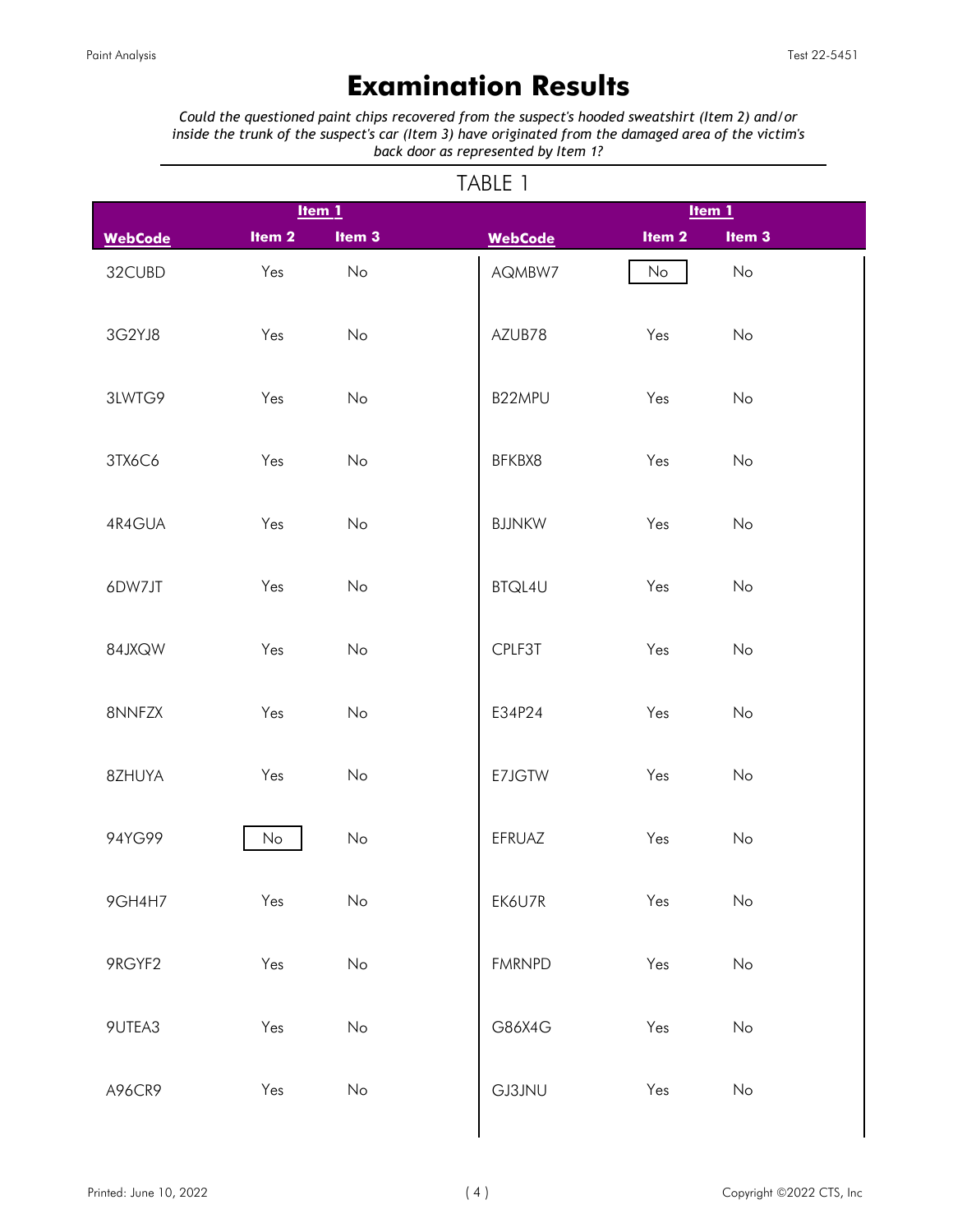|                |          | Item $1$      |                |                   | $Item 1$          |  |
|----------------|----------|---------------|----------------|-------------------|-------------------|--|
| <b>WebCode</b> | Item $2$ | Item 3        | <b>WebCode</b> | Item <sub>2</sub> | Item <sub>3</sub> |  |
| GQ4TZD         | Yes      | No            | QFA2ZQ         | Yes               | No                |  |
| HN77EZ         | Yes      | No            | QLDXR4         | Yes               | No                |  |
| <b>JJXXVB</b>  | Yes      | No            | R98CYD         | Yes               | No                |  |
| K29GXR         | Yes      | No            | RBULE7         | Yes               | No                |  |
| <b>KAMWAA</b>  | Yes      | No            | RF3ALF         | Yes               | No                |  |
| <b>KFPAMY</b>  | Yes      | No            | RLRR2C         | Yes               | No                |  |
| <b>KJPKHY</b>  | Yes      | No            | <b>RQQ444</b>  | Yes               | No                |  |
| L982ZM         | Yes      | No            | RVJ8QG         | Yes               | No                |  |
| LZU629         | Yes      | No            | TDCB8G         | Yes               | No                |  |
| METG4K         | Yes      | No            | V2XUDG         | Yes               | No                |  |
| <b>MXLAVA</b>  | Yes      | $\mathsf{No}$ | VTK3NJ         | Yes               | $\mathsf{No}$     |  |
| PBHC6T         | Yes      | $\mathsf{No}$ | W2RZ8G         | Yes               | Yes               |  |
| PT29KM         | Yes      | $\mathsf{No}$ | <b>W3LNQC</b>  | Yes               | No                |  |
| PT6NZ9         | Yes      | No            | W9TGHL         | Yes               | No                |  |
| Q99P7F         | Yes      | $\mathsf{No}$ | WHH6FA         | Yes               | No                |  |
| Q9CCJM         | Yes      | $\mathsf{No}$ | <b>WLGGBA</b>  | Yes               | $\mathsf{No}$     |  |

 $\overline{\phantom{a}}$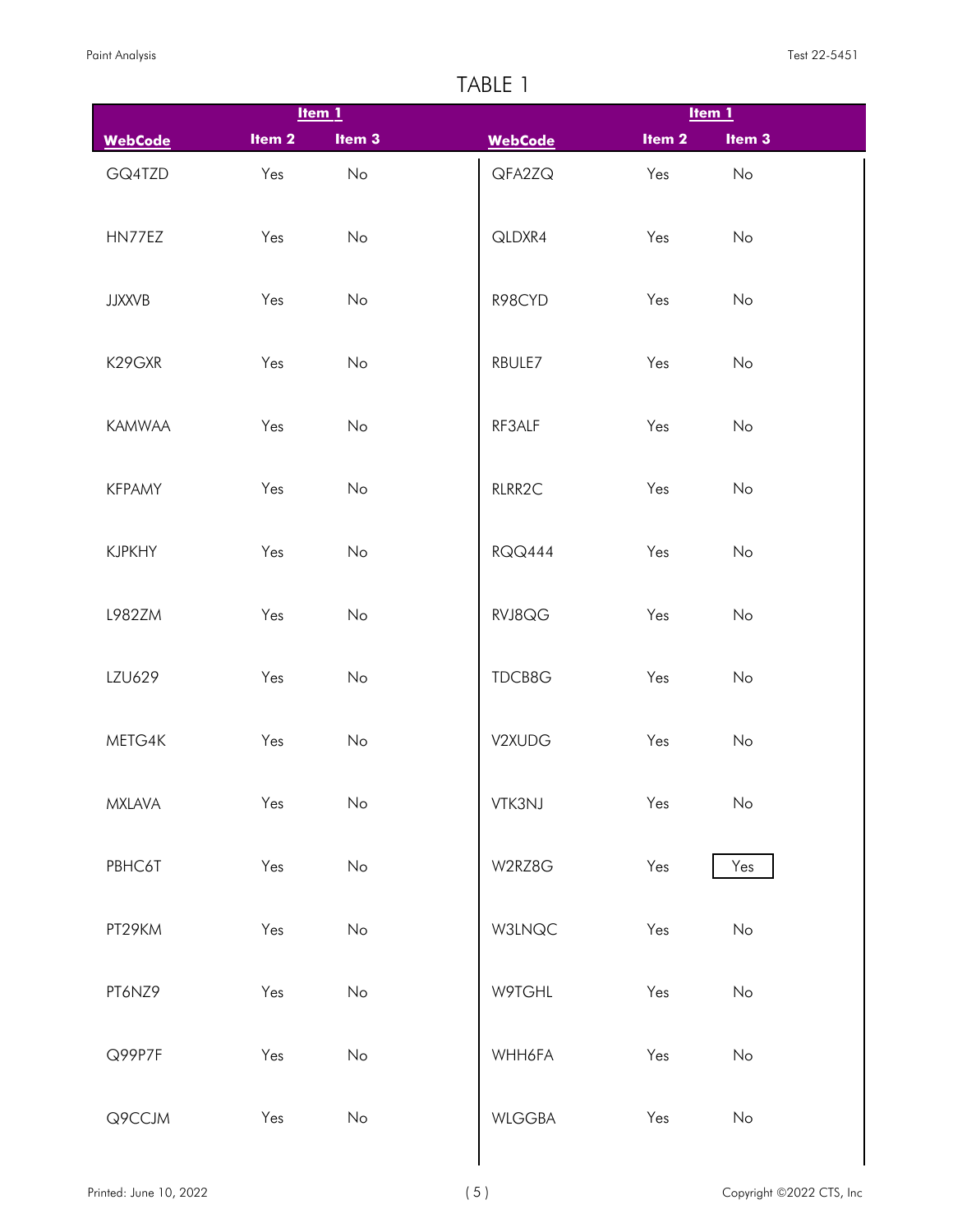|                                     |                   | $Item 1$         |
|-------------------------------------|-------------------|------------------|
| <b>WebCode</b>                      | Item <sub>2</sub> | Item 3           |
| X4TMZB                              | Yes               | $\mathsf{No}$    |
|                                     |                   |                  |
| XCLXA7                              | Yes               | No               |
|                                     |                   |                  |
| XKYRP9                              | Yes               | No               |
|                                     |                   |                  |
| XU32UD                              | Yes               | No               |
|                                     |                   |                  |
| Y3EDTW                              | Yes               | No               |
| YETF7G                              | Yes               | No               |
|                                     |                   |                  |
| YRUB6A                              | Yes               | No               |
|                                     |                   |                  |
| ZFG9JC                              | Yes               | No               |
|                                     |                   |                  |
| ZYC24A                              | Yes               | No               |
|                                     |                   |                  |
| <b>Examination Response Summary</b> |                   | Participants: 69 |
|                                     |                   | Item 1           |

|           |     | Item 2        | Item 1<br>ltem 3 |
|-----------|-----|---------------|------------------|
|           | Yes | 67 $(97.1\%)$ | 1 $(1.4\%)$      |
| Responses | No  | $2(2.9\%)$    | 68 $(98.6%)$     |
|           | Inc | $O(0\%)$      | $O(0\%)$         |
|           |     |               |                  |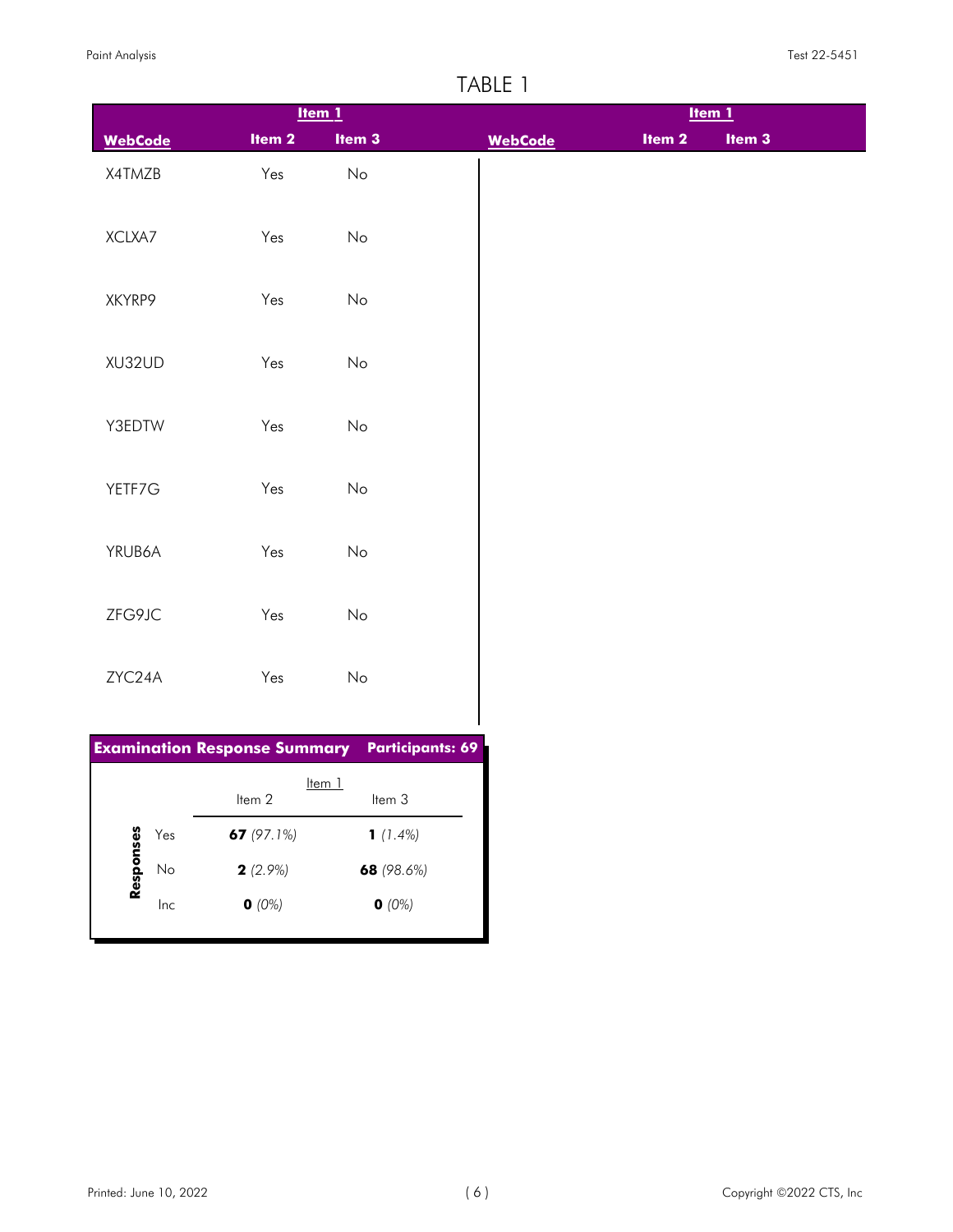# **Examination Methods**

<span id="page-6-0"></span>

|                |                  |                                    |              |                            |              |                       | TABLE 2                |              |              |                          |
|----------------|------------------|------------------------------------|--------------|----------------------------|--------------|-----------------------|------------------------|--------------|--------------|--------------------------|
| <b>WebCode</b> |                  | Stereomicroscope<br>Poloited Light |              | Ruotescence<br>Priorisiscc | FIRE         | Sousbilling Orentical | Microsectrophological1 |              |              | SEAT EST<br><b>Other</b> |
| 32CUBD         | $\checkmark$     |                                    |              |                            | ✔            | $\checkmark$          |                        |              |              |                          |
| 3G2YJ8         | $\checkmark$     |                                    |              | $\checkmark$               | $\checkmark$ |                       |                        |              |              |                          |
| 3LWTG9         | $\checkmark$     |                                    |              |                            | $\checkmark$ |                       |                        |              | $\checkmark$ |                          |
| 3TX6C6         | $\checkmark$     |                                    |              |                            | $\checkmark$ | $\checkmark$          |                        |              | $\checkmark$ |                          |
| 4R4GUA         | $\checkmark$     | $\checkmark$                       |              |                            | ✔            | $\checkmark$          |                        |              | ✔            | Pyrolysis GC/MS          |
| 6DW7JT         | $\checkmark$     |                                    |              | $\checkmark$               | $\checkmark$ |                       |                        |              | $\checkmark$ |                          |
| 84JXQW         | $\checkmark$     |                                    | $\checkmark$ |                            | $\checkmark$ |                       |                        |              | $\checkmark$ |                          |
| 8NNFZX         | $\checkmark$     |                                    |              |                            | $\checkmark$ |                       |                        | $\checkmark$ |              |                          |
| 8ZHUYA         | $\checkmark$     |                                    |              | $\checkmark$               | $\checkmark$ |                       |                        |              |              |                          |
| 94YG99         | $\checkmark$     |                                    |              |                            | $\checkmark$ |                       |                        |              |              |                          |
| 9GH4H7         | $\checkmark$     |                                    |              |                            | $\checkmark$ |                       |                        |              | $\checkmark$ |                          |
| 9RGYF2         | $\checkmark$     |                                    |              |                            | $\checkmark$ |                       |                        |              | $\checkmark$ |                          |
| 9UTEA3         | $\checkmark$     |                                    |              |                            | $\checkmark$ |                       |                        |              |              |                          |
| A96CR9         | ✓                | $\checkmark$                       | $\checkmark$ |                            | $\checkmark$ |                       |                        |              |              |                          |
| AQMBW7         | $\checkmark$     |                                    |              |                            |              |                       |                        |              |              |                          |
| AZUB78         | $\checkmark$     |                                    |              |                            | √            | $\checkmark$          |                        |              |              |                          |
| B22MPU         | $\boldsymbol{J}$ | ✔                                  | $\checkmark$ |                            | $\checkmark$ |                       |                        |              | $\checkmark$ |                          |
| BFKBX8         | ✔                | $\checkmark$                       | $\checkmark$ | $\checkmark$               | $\checkmark$ |                       |                        |              |              |                          |
| <b>BJJNKW</b>  | $\checkmark$     |                                    |              |                            | $\checkmark$ |                       |                        |              |              |                          |
| <b>BTQL4U</b>  | ✔                | $\checkmark$                       |              |                            | ✔            |                       | $\checkmark$           |              | $\checkmark$ |                          |
| CPLF3T         | ✔                |                                    |              |                            | $\checkmark$ |                       |                        |              | $\checkmark$ | Raman (780 nm laser)     |
| E34P24         | $\checkmark$     |                                    |              |                            | $\checkmark$ | $\checkmark$          |                        |              |              |                          |
| E7JGTW         | $\checkmark$     |                                    |              |                            | ✔            |                       |                        |              |              |                          |
| EFRUAZ         | $\checkmark$     |                                    |              |                            | $\checkmark$ |                       |                        | $\checkmark$ | $\checkmark$ |                          |
| EK6U7R         | ✔                |                                    |              | $\checkmark$               | $\checkmark$ |                       |                        |              |              |                          |
| <b>FMRNPD</b>  | ✔                |                                    | $\checkmark$ |                            | $\checkmark$ | $\checkmark$          |                        | $\checkmark$ |              |                          |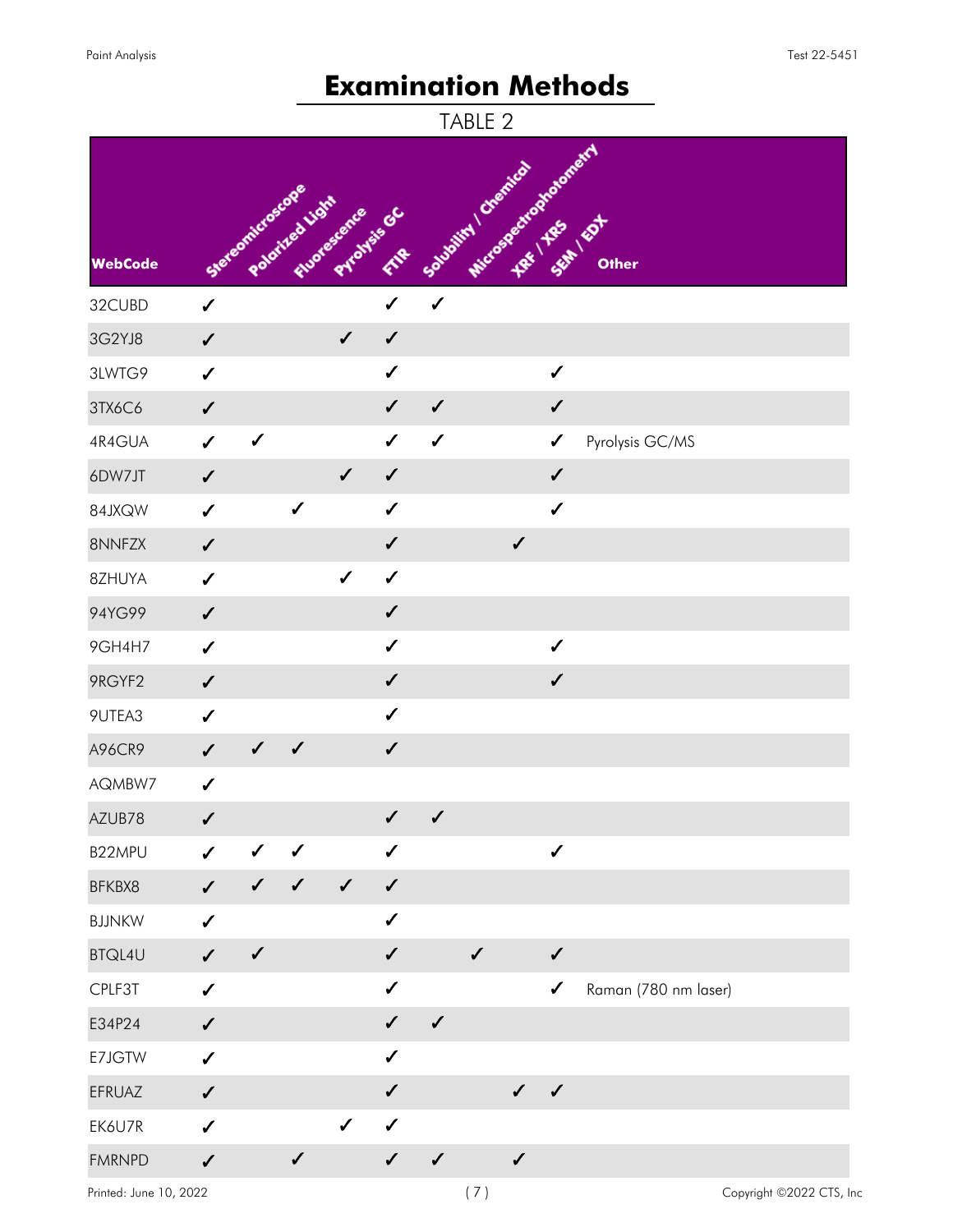|                |              |                  |                |                             |              |                      | TABLE 2      |                        |              |                          |
|----------------|--------------|------------------|----------------|-----------------------------|--------------|----------------------|--------------|------------------------|--------------|--------------------------|
| <b>WebCode</b> |              | Stereomicroscope | Poloited Light | Fluorescence<br>Protisis GC | FAR          | Solvativi / Chemical |              | Microsyaetrapialonair1 |              | <b>Other</b>             |
| G86X4G         | $\checkmark$ |                  | $\checkmark$   |                             | $\checkmark$ |                      |              | $\checkmark$           |              |                          |
| <b>GJ3JNU</b>  | $\checkmark$ | $\checkmark$     | $\checkmark$   |                             | ✔            |                      |              |                        |              |                          |
| GQ4TZD         | $\checkmark$ | $\checkmark$     |                | $\checkmark$                | $\checkmark$ |                      |              |                        | $\checkmark$ |                          |
| HN77EZ         | $\checkmark$ |                  |                |                             | $\checkmark$ | $\checkmark$         | $\checkmark$ |                        |              |                          |
| <b>JJXXVB</b>  | $\checkmark$ | $\checkmark$     |                |                             | ✔            |                      |              |                        | $\checkmark$ |                          |
| K29GXR         | $\checkmark$ |                  |                |                             | $\checkmark$ |                      |              | $\checkmark$           | ✓            | Raman Spectroscopy, LIBS |
| <b>KAMWAA</b>  | $\checkmark$ |                  |                | $\checkmark$                | $\checkmark$ |                      |              |                        | $\checkmark$ |                          |
| <b>KFPAMY</b>  | $\checkmark$ |                  |                |                             | $\checkmark$ |                      |              |                        |              |                          |
| <b>KJPKHY</b>  | $\checkmark$ |                  |                |                             | ✔            |                      |              |                        |              |                          |
| L982ZM         | $\checkmark$ |                  | $\checkmark$   |                             | $\checkmark$ | $\checkmark$         |              |                        | $\checkmark$ |                          |
| LZU629         | $\checkmark$ |                  |                |                             | ✔            |                      |              |                        | ✔            |                          |
| METG4K         | $\checkmark$ |                  | $\checkmark$   |                             | ✔            | $\checkmark$         |              |                        | ✔            |                          |
| <b>MXLAVA</b>  | $\checkmark$ |                  |                |                             | $\checkmark$ |                      | $\checkmark$ |                        | $\checkmark$ |                          |
| PBHC6T         | $\checkmark$ |                  |                |                             | ✔            |                      |              |                        | $\checkmark$ |                          |
| PT29KM         | $\checkmark$ |                  |                | $\checkmark$                | $\checkmark$ |                      |              |                        | $\checkmark$ |                          |
| PT6NZ9         | $\checkmark$ |                  |                |                             | $\checkmark$ |                      |              |                        | $\checkmark$ |                          |
| Q99P7F         | $\checkmark$ |                  |                |                             | $\checkmark$ | $\checkmark$         |              |                        |              |                          |
| Q9CCJM         | $\checkmark$ |                  |                |                             | $\checkmark$ |                      |              | $\checkmark$           | $\checkmark$ |                          |
| QFA2ZQ         | $\checkmark$ |                  |                |                             | $\checkmark$ |                      |              |                        |              |                          |
| QLDXR4         | $\checkmark$ | $\checkmark$     | $\checkmark$   | $\checkmark$                | $\checkmark$ |                      | $\checkmark$ |                        | $\checkmark$ |                          |
| R98CYD         | $\checkmark$ | $\checkmark$     | $\checkmark$   |                             | $\checkmark$ |                      |              |                        | ✔            |                          |
| RBULE7         | $\checkmark$ |                  | $\checkmark$   | $\checkmark$                | $\checkmark$ |                      |              |                        | $\checkmark$ |                          |
| RF3ALF         | $\checkmark$ |                  |                |                             | $\checkmark$ |                      | $\checkmark$ |                        | $\checkmark$ |                          |
| RLRR2C         | $\checkmark$ | $\checkmark$     |                |                             | $\checkmark$ |                      |              |                        |              |                          |
| <b>RQQ444</b>  | $\checkmark$ |                  |                |                             | $\checkmark$ |                      |              |                        | $\checkmark$ | Raman                    |
| RVJ8QG         | $\checkmark$ | $\checkmark$     |                |                             | $\checkmark$ | $\checkmark$         |              |                        |              |                          |
| TDCB8G         | $\checkmark$ |                  |                | $\checkmark$                | $\checkmark$ |                      |              |                        | $\checkmark$ |                          |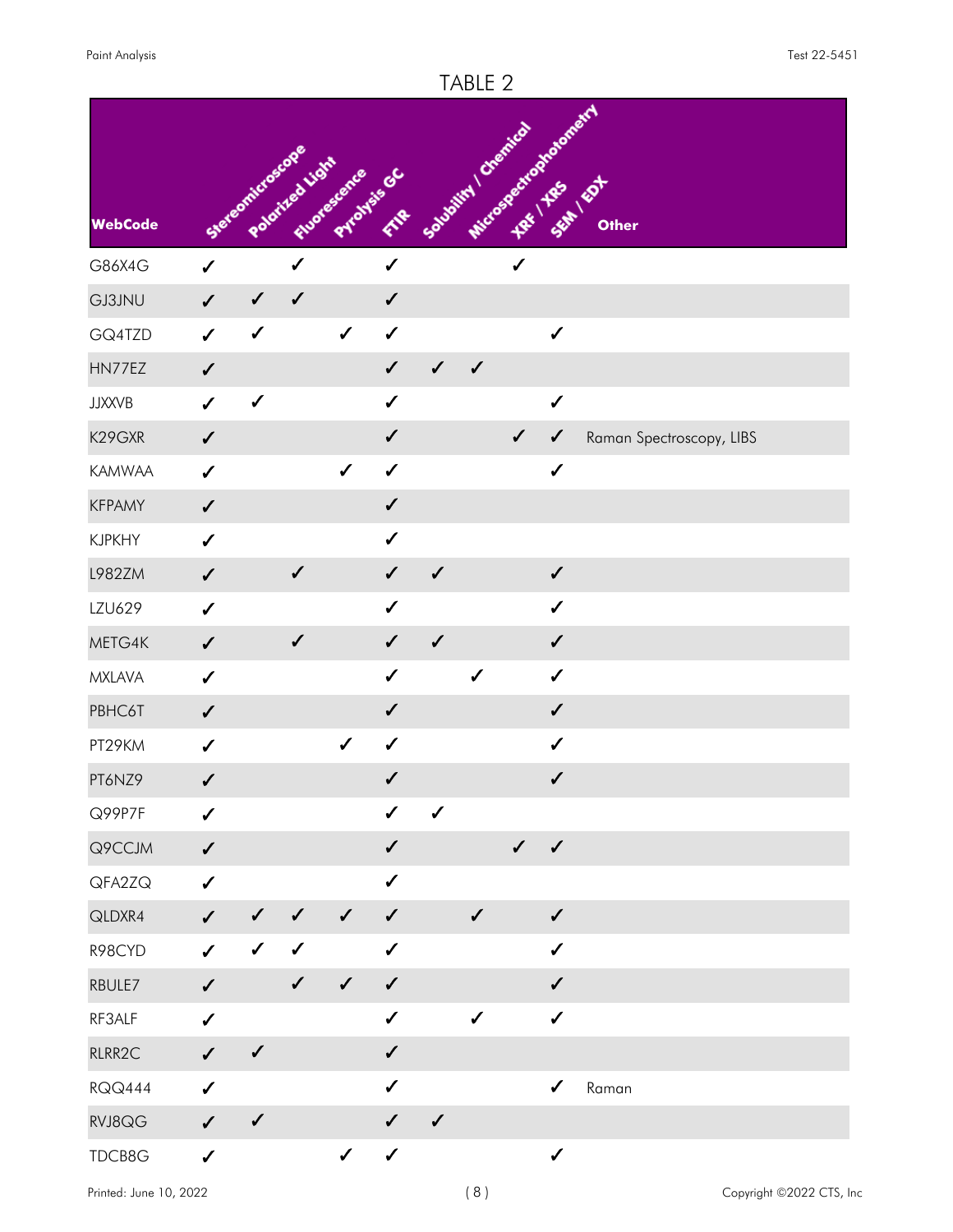

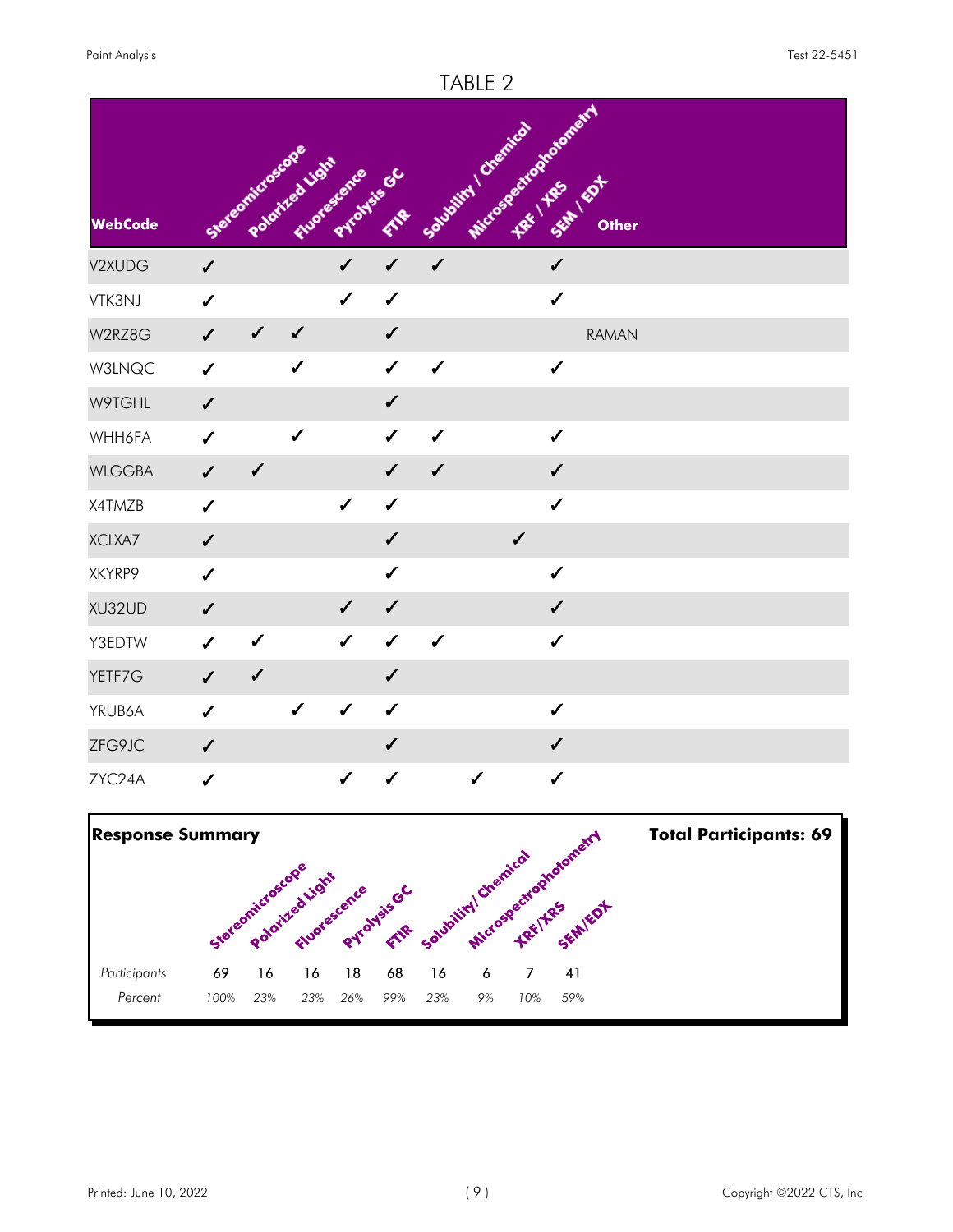# **Conclusions**

## TABLE 3

<span id="page-9-0"></span>

| <b>WebCode</b> | <b>Conclusions</b>                                                                                                                                                                                                                                                                                                                                                                                                                                                                                                                                                                                                                                                                                                                                                                                                                                                                                                                                                                                                                                                                                                                                                                                                                                                                                                                                                                                                                                                                                          |
|----------------|-------------------------------------------------------------------------------------------------------------------------------------------------------------------------------------------------------------------------------------------------------------------------------------------------------------------------------------------------------------------------------------------------------------------------------------------------------------------------------------------------------------------------------------------------------------------------------------------------------------------------------------------------------------------------------------------------------------------------------------------------------------------------------------------------------------------------------------------------------------------------------------------------------------------------------------------------------------------------------------------------------------------------------------------------------------------------------------------------------------------------------------------------------------------------------------------------------------------------------------------------------------------------------------------------------------------------------------------------------------------------------------------------------------------------------------------------------------------------------------------------------------|
| 32CUBD         | On analysis, I found the questioned paint chips recovered from the suspect's hooded sweatshirt<br>'Item 2', is similar to known sample representative of the damaged area of the victim's back<br>door 'Item 1'. I also found that the questioned paint chips recovered from the inside of the<br>suspect's car trunk 'Item 3' is not similar to known sample representative of the damaged area<br>of the victim's back door 'Item 1'.                                                                                                                                                                                                                                                                                                                                                                                                                                                                                                                                                                                                                                                                                                                                                                                                                                                                                                                                                                                                                                                                     |
| 3G2YJ8         | All items are consisted with gray-top and white-bottom layer. FT-IR and Pyrolysis GC-MS shows<br>that gray layers of each item are same. FT-IR and Pyrolysis GC-MS shows that white layers from<br>item 1 and item 2 are same. But white layer of item 1 and item 3 are different. Item 2 is<br>originated from item 1. The layer structure and composition of item 1 paint is the same as item<br>2. item 3 differs from item 1 in some constituent.                                                                                                                                                                                                                                                                                                                                                                                                                                                                                                                                                                                                                                                                                                                                                                                                                                                                                                                                                                                                                                                       |
| 3LWTG9         | All layers of item 2 matched item 1. The primer layer of item 3 did not match item 1. Top layers<br>matched.                                                                                                                                                                                                                                                                                                                                                                                                                                                                                                                                                                                                                                                                                                                                                                                                                                                                                                                                                                                                                                                                                                                                                                                                                                                                                                                                                                                                |
| 3TX6C6         | Items 1, 2, and 3 were examined visually and microscopically and were observed to have the<br>following layer sequence: gray over white. The known paint from the door (item 1), the<br>questioned paint from the suspect's hooded sweatshirt (item 2), and the questioned paint from<br>the suspect's car (item 3) were then examined by solubility/microchemical tests, infrared<br>spectroscopy, and scanning electron microscopy with energy dispersive x-ray analysis. The<br>known paint (item 1) and the questioned paint from the suspect's hooded sweatshirt (item 2)<br>were found to be consistent with respect to color, layer, sequence, physical and chemical<br>properties and composition. Based on these findings, items 1 and 2 could have originated from<br>the same source or any other source exhibiting the same analyzed characteristics. The known<br>paint (item 1) and the questioned paint from the suspect's car (item 3) were found to differ with<br>respect to physical and chemical properties and composition. Based on these findings, items 1<br>and 3 could not have originated from the same source.                                                                                                                                                                                                                                                                                                                                                                  |
| 4R4GUA         | Item 1 was used for comparison to Items 2 and 3. The paint in Item 2 is similar in color, layer<br>sequence, and chemical composition to the paint in Item 1; therefore, the paint in Item 2 could<br>have originated from the same source as the paint in Item 1. The paint in Item 3 is similar in<br>color and layer sequence but dissimilar in chemical composition to the paint in Item 1;<br>therefore, the paint in Item 3 did not originate from the same source as the paint in Item 1.                                                                                                                                                                                                                                                                                                                                                                                                                                                                                                                                                                                                                                                                                                                                                                                                                                                                                                                                                                                                            |
| 6DW7JT         | The sample of paint from the victim's damaged back door (item 1), the sample of paint from<br>the suspect's hooded sweatshirt (item 2) and the sample of paint from inside the trunk of the<br>suspect's car (item 3), all consisted of a grey paint layer on a white paint layer. I have<br>compared the paint samples by their elemental and chemical compositions. The elemental<br>compositions of the paint samples were determined using a scanning electron microscope with<br>an energy dispersive x-ray detector. The chemical compositions of the paint samples were<br>determined using Fourier transform infrared spectroscopy and pyrolysis gas chromatography<br>with a mass spectrometer detector. Using these instrumental techniques, I was unable to<br>exclude the paint sample from the suspect's hooded sweatshirt (item 2) as coming from the<br>victim's damaged back door (item 1). Therefore, the sample of paint from the suspect's hooded<br>sweatshirt could have come from the victim's damaged back door or from another source of<br>this type of two-layered grey and white paint. The white paint layer in the sample of paint from<br>inside the trunk of the suspect's car (item 3) had a different chemical composition to the white<br>paint layer in the sample of paint from victim's back door (item 1). Therefore, the sample of<br>paint from inside the trunk of the suspect's car could not have come from the area sampled<br>from victim's damaged back door. |

84JXQW The physical and chemical properties of items  $#2$  and  $#3$  were compared to item  $#1$ . It is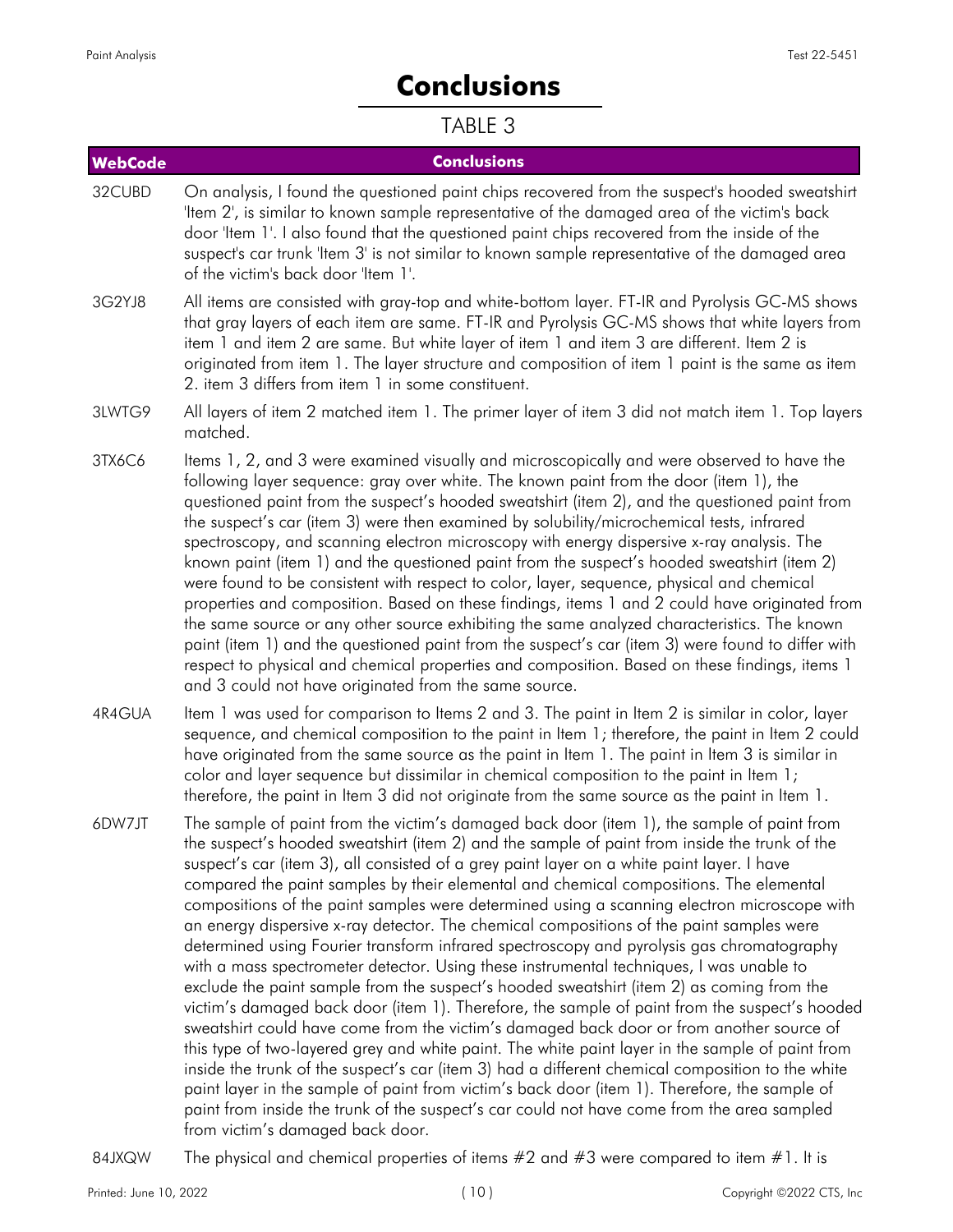| <b>WebCode</b> | <b>Conclusions</b>                                                                                                                                                                                                                                                                                                                                                                                                                                                                                                                                                                                                                                                                                                                                                                                                                                                                                                                                                                                                                                                                                                                                                                                                                 |
|----------------|------------------------------------------------------------------------------------------------------------------------------------------------------------------------------------------------------------------------------------------------------------------------------------------------------------------------------------------------------------------------------------------------------------------------------------------------------------------------------------------------------------------------------------------------------------------------------------------------------------------------------------------------------------------------------------------------------------------------------------------------------------------------------------------------------------------------------------------------------------------------------------------------------------------------------------------------------------------------------------------------------------------------------------------------------------------------------------------------------------------------------------------------------------------------------------------------------------------------------------|
|                | concluded that the paint recovered from inside the trunk of the suspect's car (Item 3) could not<br>have originated from the damaged area of the victim's back door. It is further concluded that<br>the paint recovered from the suspect's hooded sweatshirt (Item 2) can not be eliminated from<br>sharing a common source with the paint from the damaged area of the victim's back door.                                                                                                                                                                                                                                                                                                                                                                                                                                                                                                                                                                                                                                                                                                                                                                                                                                       |
| 8NNFZX         | Item 1 (known paint sample representative of the damaged area of the victim's backdoor): This<br>paint chip consists of 2 paint layers, bright grey and white on a wooden ground. Item 2<br>(questioned paint chip recovered from the suspect's hooded sweatshirt): These paint chips<br>consist of 2 paint layers, bright grey and white on a wooden ground. No visible differences<br>could be determined visually comparing each layer with the paint chip of sample 1. Item 3<br>(questioned paint chip recovered from inside the trunk of the suspect's car): These paint chips<br>consist of 2 paint layers, bright grey and white on a wooden ground. No visible differences<br>could be determined visually comparing each layer with the paint chip of sample 1. The paint<br>chips in question recovered from the suspect's hooded sweatshirt (Item 2) could probably have<br>originated from the same source as the damaged area of the victim's backdoor as represented<br>by Item 1. The paint chips in question recovered from inside the trunk of the suspect's car (Item<br>3) could definitely not have originated from the same source as the damaged area of the<br>victim's backdoor as represented by Item 1. |
| 8ZHUYA         | Through a physical study and chemical analysis performed on the submitted evidence, it was<br>determined that: Items 1, 2 and 3 do not present physical matching and are made up of two<br>layers, one light gray and the other white, which are consistent in color, texture and sequence.<br>Items 1 and 2 have a similar chemical composition (Infrared Spectra, FTIR and Gas<br>chromatography with pyrolysis, GC/FID/PY), so they are consistent with a common origin. Items<br>1 and 3 do not have a similar chemical composition (FTIR and GC/FID/PY), so they are not<br>consistent with a common origin. Item 1 was use as reference sample.                                                                                                                                                                                                                                                                                                                                                                                                                                                                                                                                                                              |
| 94YG99         | The topcoat materials matched item $#1$ , but the primer on item $#2$ looked different under<br>magnification (2 layers of primer compared to one layer in item $#1$ ), and the bottom white<br>layer on item $#3$ produced a different FTIR spectrum than the same layer from item $#1$ .                                                                                                                                                                                                                                                                                                                                                                                                                                                                                                                                                                                                                                                                                                                                                                                                                                                                                                                                         |
| 9GH4H7         | The layer sequence and color of "Item 2" were consistent with those of "Item 1". "Item 1" and<br>"Item 2" consisted of the same binder systems and elemental composition; therefore "Item 2"<br>could have originated from the same source as represented by "Item 1". "Item 3" was physically<br>and chemically not comparable with "Item 1"; therefore "Item 3" could not have originated from<br>the same source as represented by "Item 1".                                                                                                                                                                                                                                                                                                                                                                                                                                                                                                                                                                                                                                                                                                                                                                                    |
| 9RGYF2         | The questioned paint chips recovered from the suspect's hooded sweatshirt (Item 2) could have<br>originated from the damaged area of the victim's back door as represented by Item 1. The<br>questioned paint chips recovered inside the trunk of the suspect's car (Item 3) could not have<br>originated from the damaged area of the victim's back door as represented by Item 1.                                                                                                                                                                                                                                                                                                                                                                                                                                                                                                                                                                                                                                                                                                                                                                                                                                                |
| 9UTEA3         | The source of item 1 is included as a possible source of item 2. The source of item 1 is<br>excluded as a possible source of item 3.                                                                                                                                                                                                                                                                                                                                                                                                                                                                                                                                                                                                                                                                                                                                                                                                                                                                                                                                                                                                                                                                                               |
| A96CR9         | 1) In my opinion, there is strong support for the proposition that the questioned paint chips<br>recovered from the suspect's hooded sweatshirt (item 2) have originated from the victim's back<br>door (represented by item 1). 2) In my opinion, there is conclusive support for the proposition<br>that the questioned paint chips recovered from inside the trunk of the suspect's car (item 3) have<br>not originated from the victim's back door (represented by item 1). This is based upon the<br>assumption that 'item1' is fully representative of all the paint on the damaged door.                                                                                                                                                                                                                                                                                                                                                                                                                                                                                                                                                                                                                                    |
| AQMBW7         | After the study of the three samples, and because of the diferent width of the two layers that<br>conform the samples (white and grey), the results are consistent with the fact that Item 1, 2 and<br>3 have different origins.                                                                                                                                                                                                                                                                                                                                                                                                                                                                                                                                                                                                                                                                                                                                                                                                                                                                                                                                                                                                   |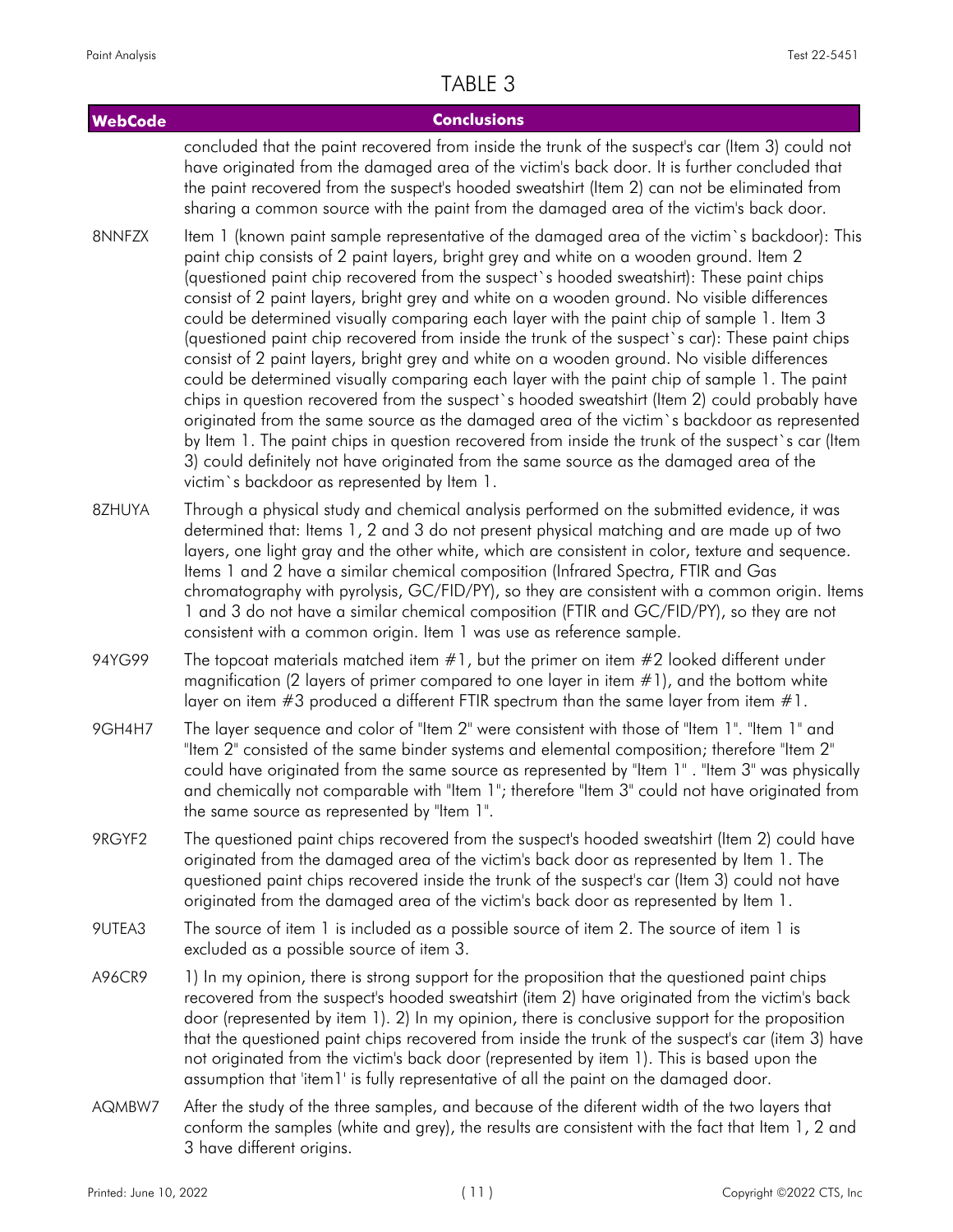| <b>WebCode</b>         |                                                  | <b>Conclusions</b>                                                                                                                                                                                                                                                                                                                                                                                                                                                                                                                                                     |                                                                                                                                                                                                                                                                                                                                                                                                                                                                                                                                                                                                                                                                                                 |
|------------------------|--------------------------------------------------|------------------------------------------------------------------------------------------------------------------------------------------------------------------------------------------------------------------------------------------------------------------------------------------------------------------------------------------------------------------------------------------------------------------------------------------------------------------------------------------------------------------------------------------------------------------------|-------------------------------------------------------------------------------------------------------------------------------------------------------------------------------------------------------------------------------------------------------------------------------------------------------------------------------------------------------------------------------------------------------------------------------------------------------------------------------------------------------------------------------------------------------------------------------------------------------------------------------------------------------------------------------------------------|
| AZUB78                 |                                                  | (Item 2) was similar to the known paint sample representative of the damaged area of the<br>the trunk of the suspect's car (Item 3) was not similar with the known paint sample<br>representative of the damaged area of the victim's back door (Item 1).                                                                                                                                                                                                                                                                                                              | On analysis, I found the questioned paint chips recovered from the suspect's hooded sweatshirt<br>victim's back door (Item 1). I also found that the questioned paint chips recovered from inside                                                                                                                                                                                                                                                                                                                                                                                                                                                                                               |
| B22MPU                 | (Elimination).                                   | Questioned paint chips reportedly recovered from a sweatshirt (Item 2) and questioned paint<br>from a door (Item 1) using the following techniques: visual examination, stereomicroscopy,<br>paint layer and a white paint layer. Comparison of Items 1 and 2: Each layer of Item 2<br>(Level 3-Association). Comparison of Items 1 and 3: The white layer of Item 3 differed in<br>microscopic characteristics and in chemistry from the white layer of Item 1. Therefore, the<br>questioned paint from Item 3 did not originate from the door represented by Item 1. | chips reportedly recovered from a trunk (Item 3) were examined and compared to known paint<br>polarized light microscopy, fluorescence microscopy, infrared spectroscopy (IR), and scanning<br>electron microscopy-energy dispersive spectroscopy (SEM-EDS). Each sample contained a gray<br>corresponded in all tests performed to the respective layer of Item 1. Therefore, the questioned<br>paint from Item 2 originated either from the door represented by Item 1 or from another source<br>with indistinguishable properties. Because other paint has been manufactured that would also<br>be indistinguishable from the submitted evidence, an individual source cannot be determined. |
| BFKBX8                 |                                                  | been originated from paint sample of the damaged area of the victim's back door (Item 1),<br>because of the similarities on their physical properties and chemical compositions. The<br>on their physical properties and chemical compositions.                                                                                                                                                                                                                                                                                                                        | The Questioned paint chips recovered from the suspect's hooded sweatshirt (Item 2) could have<br>Questioned paint chips recovered from inside the trunk of the suspect's car (Item 3) could NOT<br>be originated from damaged area of the victim's back door (Item 1), because of the differences                                                                                                                                                                                                                                                                                                                                                                                               |
| <b>BJJNKW</b>          |                                                  | and chemical composition (FTIR). The damaged area of the victim's back door cannot be<br>excluded as a possible source of the paint chips recovered from the suspect's hooded<br>sweatshirt. The white primer layers sampled from Item 1 (1W - Known from back door) and<br>Item 3 (3W - Questioned from trunk of suspect's car) were found to be dissimilar in chemical<br>chips recovered from inside the trunk of the suspect's car.                                                                                                                                | The two-layer paint (gray over white primer) sampled from Item 1 (Known from back door) and<br>Item 2 (Questioned from suspect's hooded sweatshirt) were found to be similar in appearance<br>composition (FTIR). The damaged area of the victim's back door is not the source of the paint                                                                                                                                                                                                                                                                                                                                                                                                     |
| BTQL4U                 | from the door as represented by Item 1.          |                                                                                                                                                                                                                                                                                                                                                                                                                                                                                                                                                                        | Item 2 could have originated from the door, as represented by Item 1, or from another source<br>with paint exhibiting all of the same analyzed characteristics. Item 3 could not have originated                                                                                                                                                                                                                                                                                                                                                                                                                                                                                                |
| CPLF3T                 |                                                  | a). The questioned paint chips recovered from the suspect's hooded sweatshirt, marked "Item<br>2", could have originated from the same source as the control paint collected from the<br>damaged area of the victim's back door, marked "Item 1", or another source of paint with<br>collected from the damaged area of the victim's back door, marked "Item 1".                                                                                                                                                                                                       | similar characteristics. b). The questioned paint chips recovered from the inside of the trunk of<br>the suspect's car, marked "Item 3" did not originate from the same source as the control paint                                                                                                                                                                                                                                                                                                                                                                                                                                                                                             |
| E34P24                 | damaged area of the victim's back door (Item 1). | originated from the damaged area of the victim's back door (Item 1). The questioned paint<br>chips recovered from inside the trunk of the suspect's car (Item 3) did not originate from the                                                                                                                                                                                                                                                                                                                                                                            | The questioned paint chips recovered from the suspect's hooded sweatshirt (Item 2) could have                                                                                                                                                                                                                                                                                                                                                                                                                                                                                                                                                                                                   |
| E7JGTW                 | not identical with the paint layer of item 3.    | The paint layer of item 1 is identical with the paint layer of item 2. The paint layer of item 1 is                                                                                                                                                                                                                                                                                                                                                                                                                                                                    |                                                                                                                                                                                                                                                                                                                                                                                                                                                                                                                                                                                                                                                                                                 |
| Printed: June 10, 2022 |                                                  | (12)                                                                                                                                                                                                                                                                                                                                                                                                                                                                                                                                                                   | Copyright ©2022 CTS, Inc                                                                                                                                                                                                                                                                                                                                                                                                                                                                                                                                                                                                                                                                        |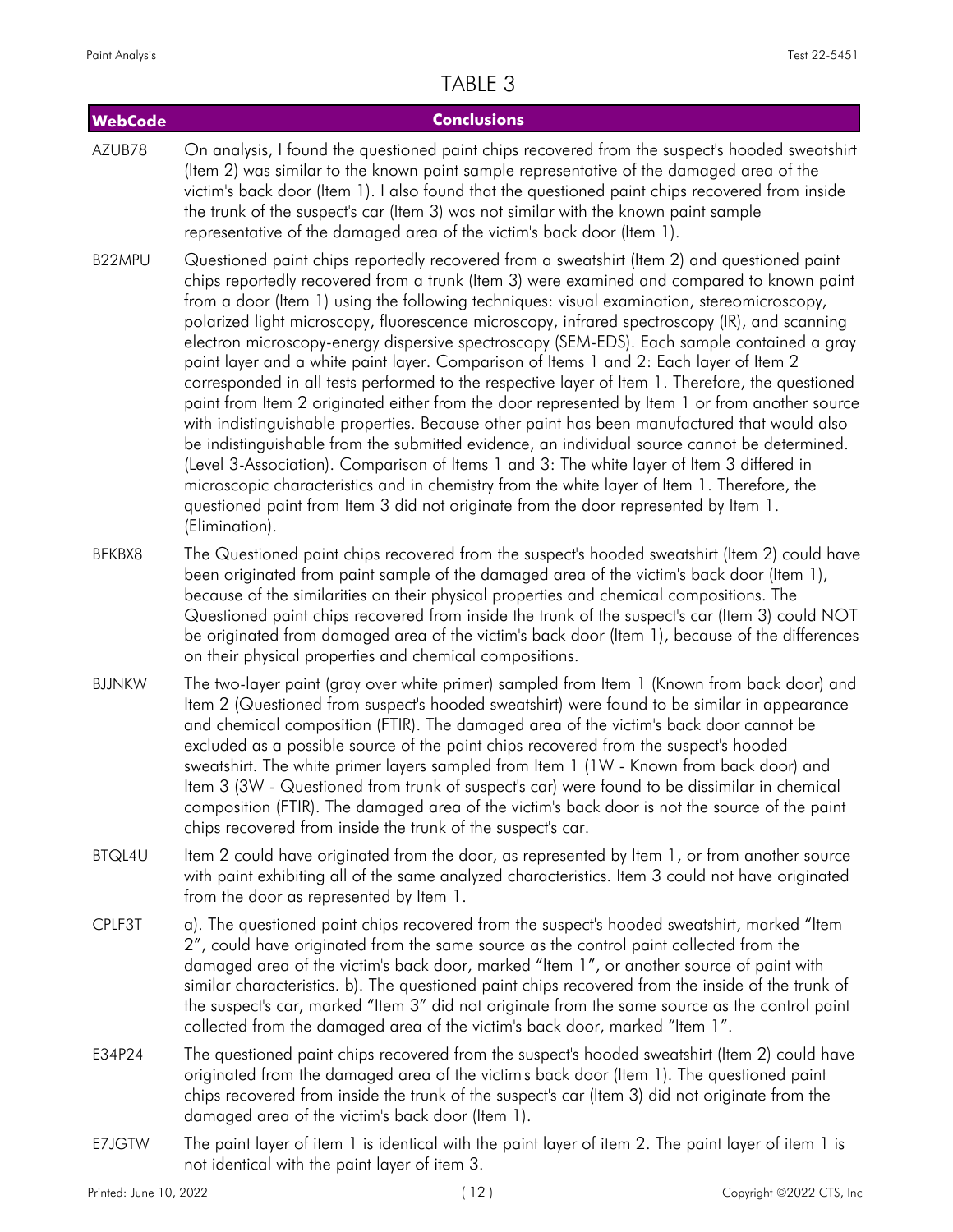| <b>WebCode</b> | <b>Conclusions</b>                                                                                                                                                                                                                                                                                                                                                                                                                                                                                                                                                                                                                                                                                                                                                                                                                                                                                                                                                                                                                                                                                                                                                                                                                                                                  |
|----------------|-------------------------------------------------------------------------------------------------------------------------------------------------------------------------------------------------------------------------------------------------------------------------------------------------------------------------------------------------------------------------------------------------------------------------------------------------------------------------------------------------------------------------------------------------------------------------------------------------------------------------------------------------------------------------------------------------------------------------------------------------------------------------------------------------------------------------------------------------------------------------------------------------------------------------------------------------------------------------------------------------------------------------------------------------------------------------------------------------------------------------------------------------------------------------------------------------------------------------------------------------------------------------------------|
| EFRUAZ         | 1. One of the Q1 questioned paint samples (designated as Q1a) was instrumentally analyzed<br>and compared to known paint K1. Q1a and K1 are consistent and no discriminating<br>differences were observed with respect to their color, texture, layer structure, chemical type, and<br>elemental composition. It is the opinion of the undersigned that questioned paint Q1a could<br>have originated from the same source as represented by the known submitted exemplar K1 or<br>from another source exhibiting all of the same analyzed characteristics. 2. One of the Q2<br>questioned paint samples (designated as Q2a) was instrumentally analyzed and compared to<br>known paint K1. Questioned paint Q2a and the known paint K1 are consistent with respect to<br>their color, layer structure and chemical type for layer 1; however, Q2a and K1 are different<br>with respect to texture and chemical type for layer 2. It is the opinion of the undersigned that<br>questioned paint Q2a could not have originated from the same source as represented by the<br>known paint K1 submitted.                                                                                                                                                                               |
| EK6U7R         | The questioned paint chips recovered from the suspect's hooded sweatshirt (item 2) and the<br>known paint sample representative of the damaged area of the victim's back door (item 1) were<br>consistent on color, layering and chemical composition and could have originated from the<br>same source. The questioned paint chip recovered inside the trunk of the suspect's car (item 3)<br>and the known paint sample (item 1) were inconsistent on chemical composition for the second<br>paint layer (white layer). The item 3 could not have originated from the same source as<br>represented by the item 1.                                                                                                                                                                                                                                                                                                                                                                                                                                                                                                                                                                                                                                                                |
| <b>FMRNPD</b>  | Item 1 and Item 2 exhibit the same microscopic characteristics and consists of the same<br>chemical and elemental components; therefore, these two paint samples could have originated<br>from the same source. Item 1 and Item 3 exhibit different microscopic characteristics and have<br>different chemical and elemental components; therefore, these two paint samples did not<br>originate from the same source.                                                                                                                                                                                                                                                                                                                                                                                                                                                                                                                                                                                                                                                                                                                                                                                                                                                              |
| G86X4G         | I have considered the following propositions to evaluate my findings: a). The paint recovered<br>from the suspect's hooded sweatshirt and/or the trunk of the suspect's car originated from the<br>paint of the victim's back door. b). The paint recovered from the suspect's hooded sweatshirt<br>and/or the trunk of the suspect's car did not originate from the paint of the victim's back door<br>but came from an unrelated source. Given the above, I consider the findings to be more<br>probable if the first proposition is true in regards to the paint recovered from the suspect's<br>hooded sweatshirt, that is, the paint recovered from the hooded sweatshirt originated from the<br>damaged area of the victim's back door rather than the second that the paint came from an<br>unrelated source. Consequently it is my opinion that the findings provide moderate support for<br>the proposition that paint recovered from the suspect's hooded sweatshirt (Item 2) originated<br>from the damaged area of the victim's back door (Item 1). The recovered paint from inside the<br>trunk of the suspect's car (Item 3) can be excluded from having originated from the damaged<br>area of the victim's back door based on differences observed in the analysis. |
| GJ3JNU         | The paint chips recovered from the suspect's hooded sweatshirt (Item 2) are consistent with the<br>paint layers from the damaged area of the victim's back door (Item 1) and the possibility exists<br>they originated from the victim's back door. However, the paint chips from inside the suspect's<br>car (Item 3) did not match the paint chips from the victim's back door.                                                                                                                                                                                                                                                                                                                                                                                                                                                                                                                                                                                                                                                                                                                                                                                                                                                                                                   |
| GQ4TZD         | The questioned paint chips from the suspect's environment (Exhibits 2 and 3) were examined<br>and compared to the submitted known paint sample from the victim's back door (Exhibit 1). All<br>of the submitted paint samples correspond in color and layer structure (a gray layer, over a<br>white layer, on a wooden substrate). Samples from the gray and white paint layers from Exhibits<br>1 through 3 were analyzed further with the following results: Exhibits 1 and 2 correspond in<br>microscopic characteristics, chemical composition, and elemental composition. Therefore, the<br>Exhibit 2 paint chips could have come from the damaged area of the victim's back door, or<br>from another source with the same characteristics (Type III Inclusion). This type of conclusion                                                                                                                                                                                                                                                                                                                                                                                                                                                                                      |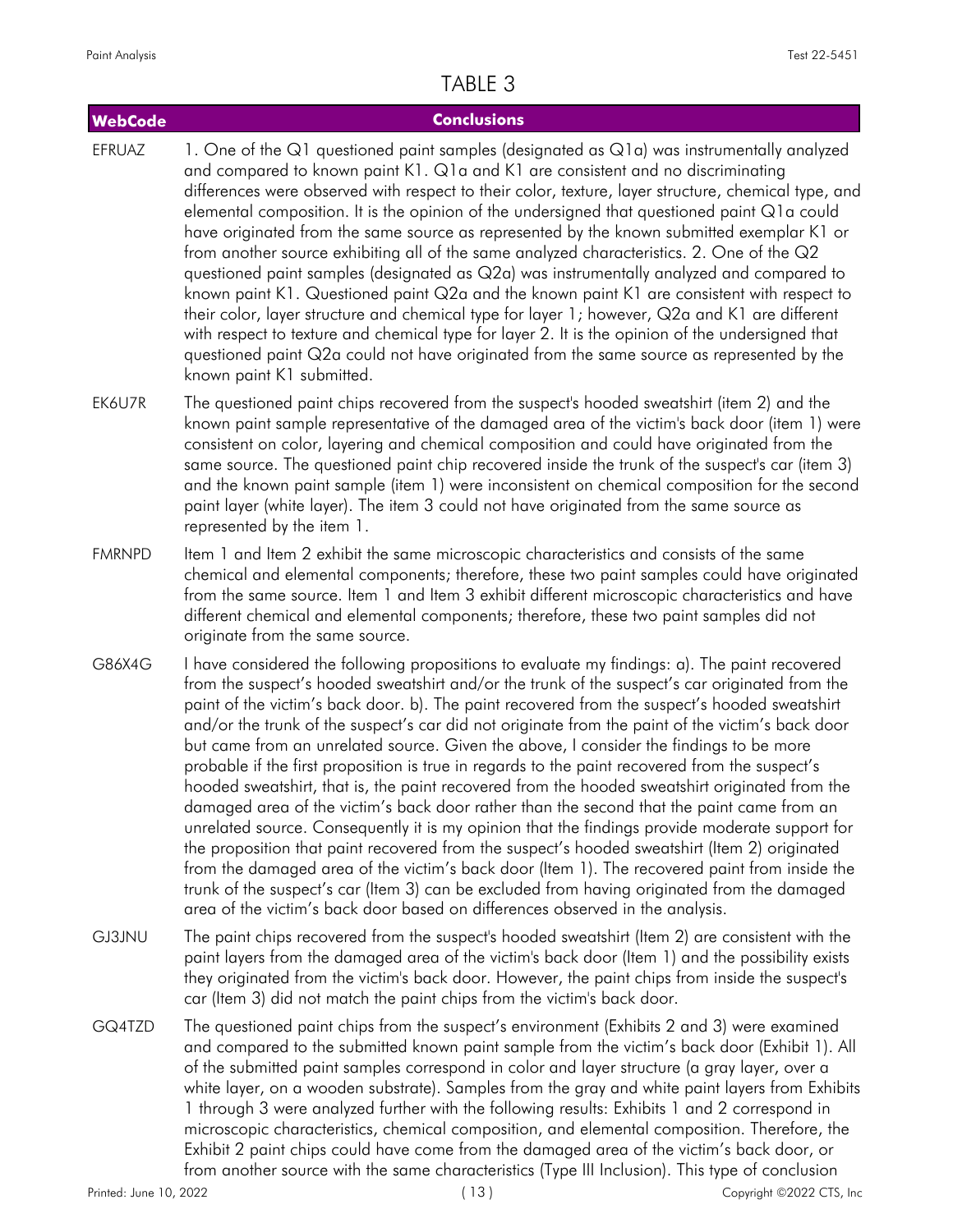#### **WebCode Conclusions** was reached because paints are mass-produced, and other paints manufactured to the same specifications would also be indistinguishable. The techniques utilized in this comparative analysis can typically distinguish most paint products. Exhibits 1 and 3 are different in chemical and elemental composition. Therefore, the Exhibit 3 paint chips did not originate from the damaged area of the victim's back door (Exclusion). Comparative examination of the paint layers from Item 1 and Item 2 by optical microscopy and FTIR found no significant differences in physical or chemical composition. The findings are consistent with Item 1 and Item 2 having a common origin. Comparative examination of the paint layers from Item 1 and Item 3 found significant differences in the chemical composition of the lower paint layers. Item 3 and Item 1 do not have a common origin. HN77EZ 1. Exhibit 1 (known paint standard from the damaged area of the victim's back door), Exhibit 2 (questioned paint chips from the suspect's hooded sweatshirt), and Exhibit 3 (questioned paint chips from inside the trunk of the suspect's car) each consist of dual-layered paint samples on an apparent wood substrate. The following layer structure was observed in each Exhibit: a. Layer 1: medium grey topcoat. b. Layer 2: white primer. 2. Comparative examination of Exhibit 2 (questioned paint sample) with Exhibit 1 (known paint standard) disclosed them to be consistent in their physical characteristics, organic compositions, and elemental compositions. As a result of these findings, the questioned paint chips in Exhibit 2 could have originated from the damaged door as represented by Exhibit 1, or another source of architectural paint with the same characteristics. A paint association is not a means of positive identification and the number of possible sources for a specific paint is unknown. 3. Comparative examination of Exhibit 3 (questioned paint sample) with Exhibit 1 (known paint standard) disclosed them to be inconsistent in their chemical characteristics. As a result of these findings, the questioned paint chips in Exhibit 3 could not have originated from the damaged door as represented by Exhibit 1. JJXXVB The questioned paint chips recovered from the suspect's hooded sweatshirt (Item 2) could have originated from the damaged area of the victim's back door as represented by Item 1. The questioned paint chips recovered from inside the trunk of the suspect's car (Item 3) could not have originated from the damaged area of the victim's back door as represented by Item 1. K29GXR Items 1, 2, and 3 were examined by stereomicroscopy and scanning electron microscopy/energy-dispersive x-ray spectroscopy. Items 1 and 2 were additionally examined by infrared spectroscopy and pyrolysis gas chromatography/mass spectrometry. The lavender-gray paint in Item 2 was indistinguishable from the lavender-gray paint in Item 1 in color, texture, layer structure, chemical composition, and elemental composition (Type 2 Association). This means the paint recovered from the suspect's hooded sweatshirt could have come from the damaged area of the victim's back door. The lavender-gray paint in Item 3 was different from the lavender-gray paint in Item 1 (Elimination). This means the paint recovered from inside the trunk of the suspect's car did not come from the damaged area of the victim's back door. KAMWAA

- KFPAMY Item one and item two could have been orginated from the same source.
- 1. The paint in Exhibit 2 originated either from the source of Exhibit 1, or from another source of painted wood having indistinguishable physical and chemical properties. 2. The paint in Exhibit 3 did not originate from the source of Exhibit 1. KJPKHY
- The following methodologies were used in the examination of this case: visual examination, microscopy, solubility and chemical tests, fluorescence, FTIR, and SEM-EDX. KNOWN STANDARD: The known paint standard from the damaged area of the victim's back door (Item 1) revealed the presence of a piece of wood painted grey with the following layer structure: Grey, white. QUESTIONED SAMPLES: The questioned paint sample from the suspect's hooded sweatshirt (Item 2) revealed the presence of two small pieces of wood painted grey with the L982ZM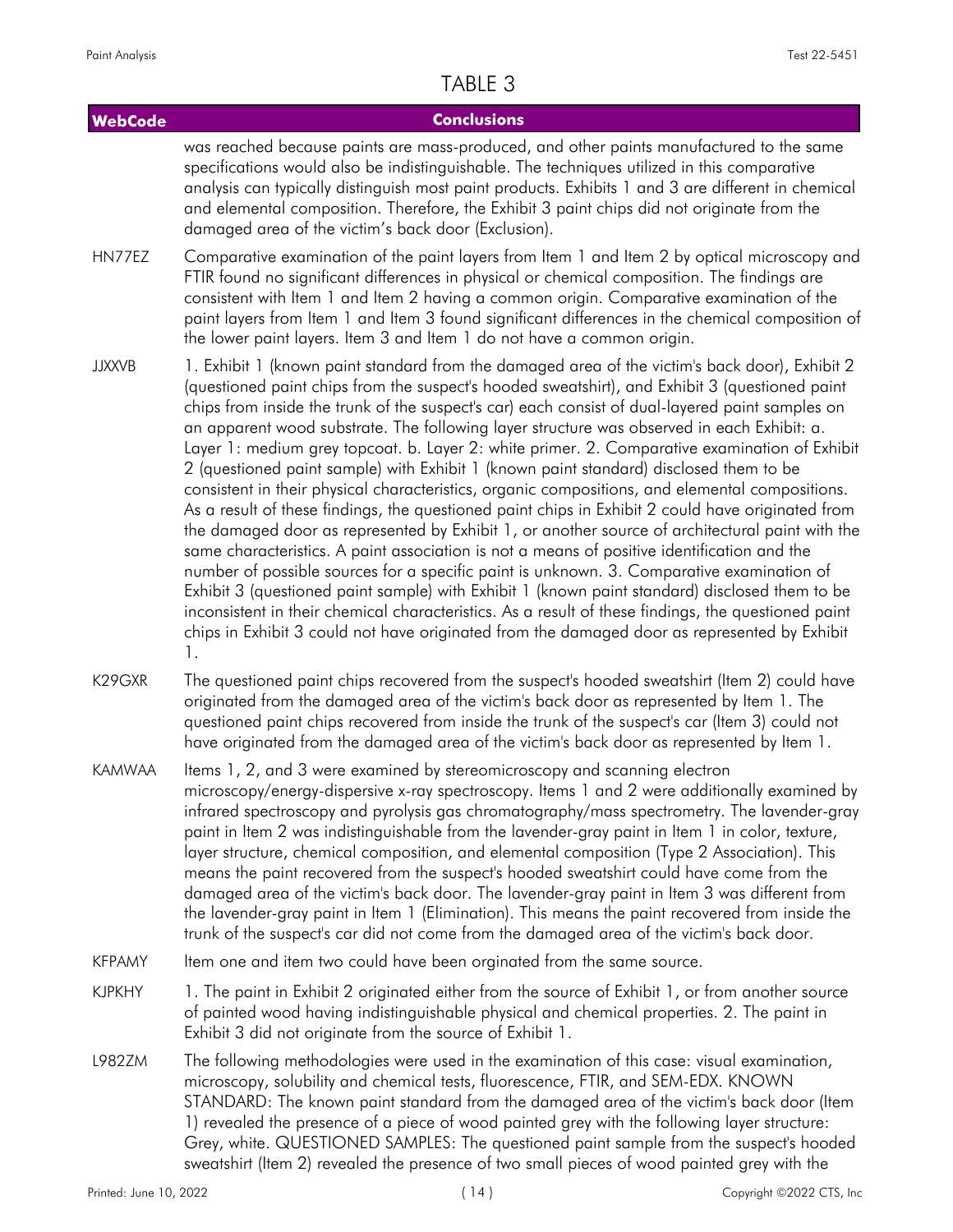#### **WebCode Conclusions**

following layer structure: Grey, white. The questioned paint sample from the suspect's hooded sweatshirt (Item 2) was physically and chemically consistent with the known paint standard from the damaged area of the victim's back door (Item 1). Therefore, the questioned paint sample from the suspect's hooded sweatshirt (Item 2) could have originated from the same source as the known paint standard from the damaged area of the victim's back door (Item 1). The questioned paint sample from inside the trunk of the suspect's car (Item 3) revealed the presence of two small pieces of wood painted grey with the following layer structure: Grey, white. The questioned paint sample from inside the trunk of the suspect's car (Item 3) was not consistent with the known paint standard from the damaged area of the victim's back door (Item 1). Therefore, the questioned paint sample from inside the trunk of the suspect's car (Item 3) did not originate from the same source as the known standard from the damaged area of the victim's back door (Item 1).

- The known paint sample and both questioned paint chips consisted of 2-layered paint structures, with a grey upper layer and a white lower layer on a wooden substrate. The questioned paint chips in item 2 were found to agree in colour and chemical composition with the corresponding layers of the known paint sample in item 1. This finding indicated that the questioned paint chips in item 2 from the suspect's hooded sweatshirt could have originated from the damaged area of the victim's back door from which the known paint sample item 1 was taken. The grey upper layer of the questioned paint chips in item 3 were found to agree in colour and chemical composition with the grey upper layer of the known paint sample in item 1. The white lower layer of the questioned paint chips in item 3 were found to agree in colour but differ in chemical composition from the white lower layer of the known paint sample in item 1. This finding indicated that the questioned paint chips in item 3 from inside the trunk of the suspect's car did not originate from the damaged area of the victim's back door from which the known paint sample item 1 was taken. LZU629
- The following methodologies were used in the examination of this case: visual examination, microscopy, solubility and chemical tests, fluorescence, FTIR, and SEM-EDX. Examination of the known paint sample representative of the damaged area of the victim's back door (Item #1) revealed the presence of a piece of wood painted gray on one side with the following layer structure: gray and white. Examination of the questioned paint chips recovered from the suspect's hooded sweatshirt (Item #2) and the questioned paint chips recovered from inside the trunk of the suspect's car (Item #3) each revealed the presence of two small pieces of wood painted gray on one side with the following layer structure: gray and white. The gray paint from the questioned paint chips recovered from the suspect's hooded sweatshirt (Item #2) was physically and chemically consistent with the gray paint from the known paint sample representative of the damaged area of the victim's back door (Item #1). Therefore, the gray paint in Item  $#2$  could have originated from the same source as the gray paint in Item  $#1$ . The gray paint from the questioned paint chips recovered from inside the trunk of the suspect's car (Item #3) was not consistent with the gray paint from the known paint sample representative of the damaged area of the victim's back door (Item  $\#1$ ). Therefore, the gray paint in Item  $\#3$  did not originate from the same source as the gray paint in Item  $#1$ . METG4K
- The paint sample from the 'damaged area of the victim's back door' (Item 1) consisted of a piece of wood with a light grey topcoat and a white 2nd layer applied to one surface. The paint chips from the 'suspect's hooded sweatshirt' (Item 2) and from 'inside the trunk of the suspect's car' (Item 3) both consisted of small pieces of wood with a light grey topcoat and a white 2nd layer applied to the surface. The light grey topcoat and the white 2nd layer of the paint chips from the 'suspect's hooded sweatshirt' (Item 2) were indistinguishable from the respective light grey topcoat and the white 2nd layer of the paint sample from the 'victim's back door' (Item 1) with respect to their appearance, colour, chemical and elemental composition. In my opinion, MXLAVA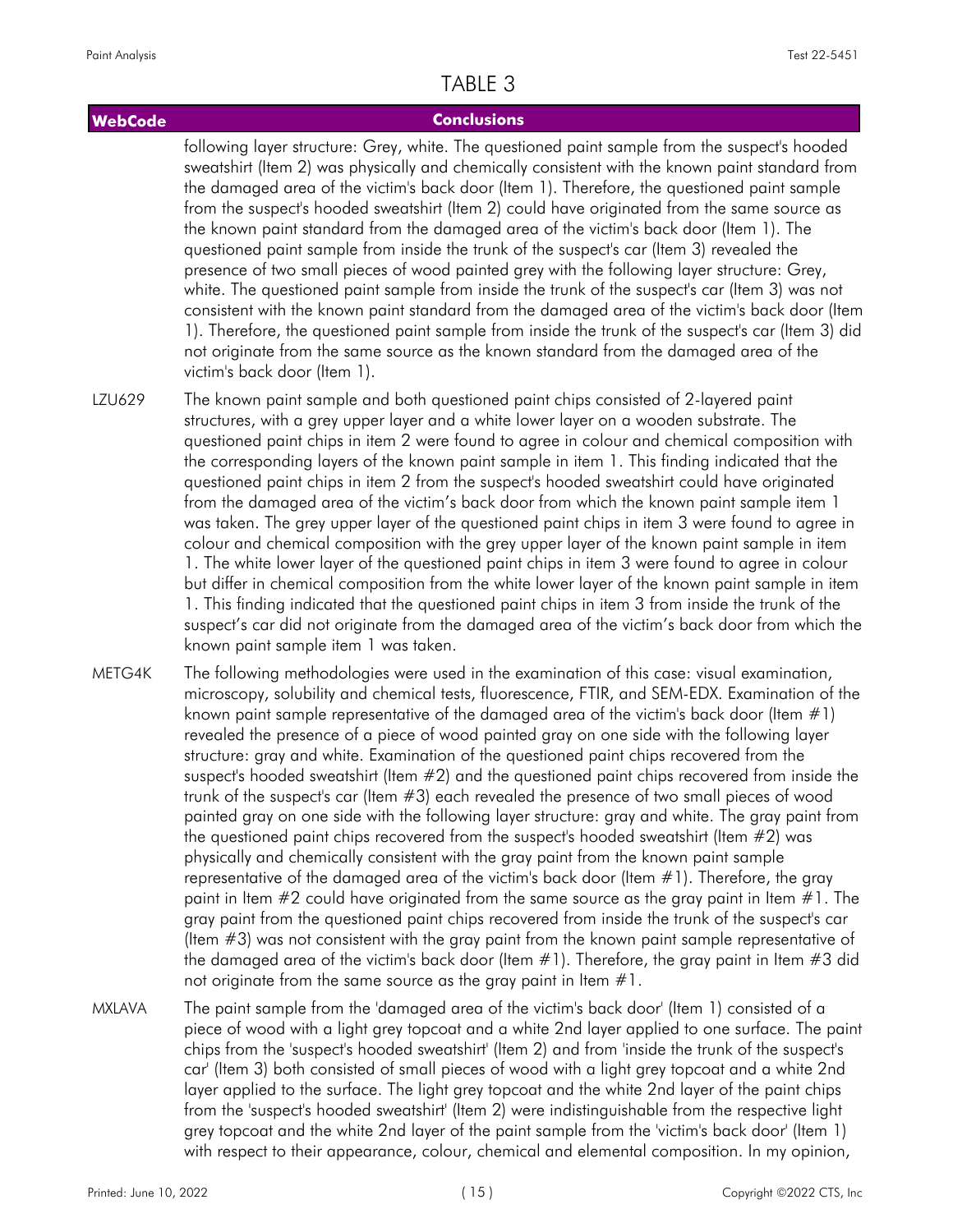#### **WebCode Conclusions** this result provides moderate support for the contention that the paint chips from the 'suspect's hooded sweatshirt' (Item 2) originated from the 'damaged area of the victim's back door' (Item 1). The white 2nd layer of the paint chips from 'inside the trunk of the suspect's car' (Item 3) was distinguishable from the white 2nd layer of the paint sample from the 'victim's back door' (Item 1) with respect to their chemical and elemental composition. Therefore, in my opinion, the paint chips from 'inside the trunk of the suspect's car' (Item 3) did not originate from the 'damaged area of the victim's back door' (Item 1). The samples were examined using stereomicroscopy, Infrared Spectroscopy (FTIR) and Scanning Electron Microscopy- Energy Dispersive X-ray Spectrometry (SEM-EDS). All paint samples consisted of a gray topcoat and a white undercoat. The questioned sample from Item #2 was consistent in color, layering, chemical composition, and elemental composition with the known paint from Item #1 and could have originated from the same source (Level III association). The white undercoat layer of the questioned sample from Item #3 was inconsistent in chemical composition with the known paint from Item #1 and did not originate from the same source (Elimination). Terminology Key for Associative Evidence: The following descriptions are meant to provide context to the levels of opinions reached in this report. Every level of conclusion may not be applicable in every case nor for every material type. Level I Association: A physical match; items physically fit back to one another, indicating that the items were once from the same source. Level II Association: An association in which items are consistent in observed and measured physical properties and/or chemical composition and share atypical characteristic(s) that would not be expected to be readily available in the population of this evidence type. Level III Association: An association in which items are consistent in observed and measured physical properties and/or chemical composition and, therefore, could have originated from the same source. Because other items have been manufactured that would also be indistinguishable from the submitted evidence, an individual source cannot be determined. Level IV Association: An association in which items are consistent in observed and measured physical properties and/or chemical composition and, therefore, could have originated from the same source. As compared to a Level III association, items categorized within a Level IV share characteristics that are more common amongst these kinds of manufactured products. Alternatively, an association between items would be categorized as a Level IV if a limited analysis was performed due to characteristics or size of the specimen(s). Level V Association: An association in which items are consistent in some, but not all, physical properties and/or chemical composition. Some minor variation(s) exists between the known and questioned items and could be due to factors such as sample heterogeneity, contamination of the sample(s), or having a sample of insufficient size to adequately assess homogeneity of the entity from which it was derived. Inconclusive: No conclusion could be reached regarding an association/elimination between the items. Elimination: The items were dissimilar in physical properties and/or chemical composition, indicating that they did not originate from the same source. PBHC6T

- Similar in color, layer sequence, and chemical composition to the paint in Item 1-1; therefore, the paint in Item 1-2 could have originated from the same source as the paint in Item 1-1. Similar in color and layer sequence, but dissimilar in chemical composition to the paint in Item 1-1; therefore, the paint in Item 1-3 may not have originated from the same source as the paint in Item 1-1. PT29KM
- The paint from the victim's back door (item 1) consisted of a grey top coat and white undercoat. The paint chips recovered from the suspect's hooded sweatshirt (item 2) consisted of a grey top coat and white undercoat. In relation to colour, chemical composition and elemental composition the grey and white coats were indistinguishable to the corresponding coats from the victim's back door. Therefore the paint from these items may share a common origin. The PT6NZ9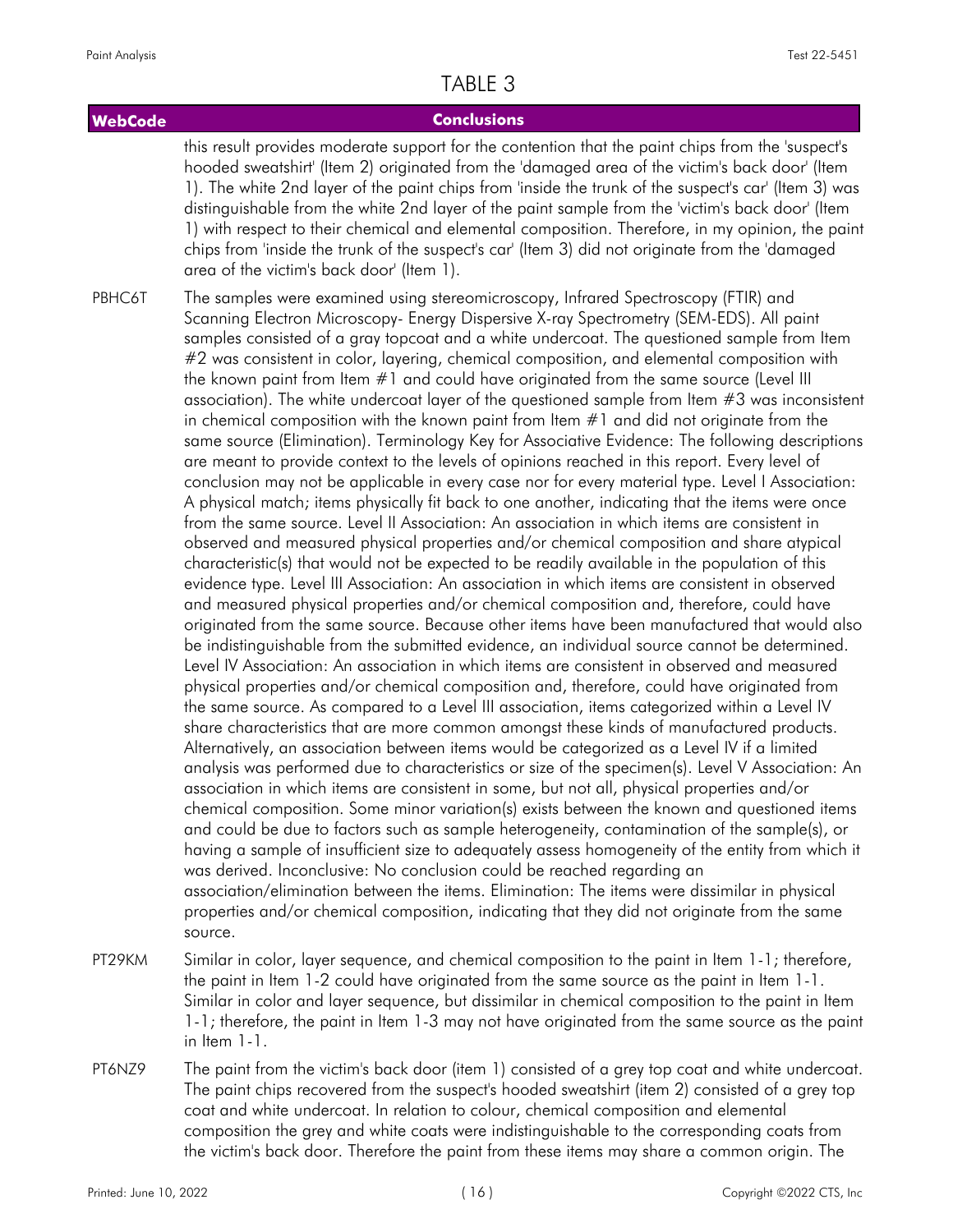| <b>WebCode</b> | <b>Conclusions</b>                                                                                                                                                                                                                                                                                                                                                                                                                                                                                                                                                                                                                                                                                                                                                                                                                                                                                                                                                                                                                                                                                                                                                                                                                                                                                                                                                                                                                   |
|----------------|--------------------------------------------------------------------------------------------------------------------------------------------------------------------------------------------------------------------------------------------------------------------------------------------------------------------------------------------------------------------------------------------------------------------------------------------------------------------------------------------------------------------------------------------------------------------------------------------------------------------------------------------------------------------------------------------------------------------------------------------------------------------------------------------------------------------------------------------------------------------------------------------------------------------------------------------------------------------------------------------------------------------------------------------------------------------------------------------------------------------------------------------------------------------------------------------------------------------------------------------------------------------------------------------------------------------------------------------------------------------------------------------------------------------------------------|
|                | paint chips recovered from the trunk of the suspect's car (item 3) consisted of a grey top coat<br>and white undercoat. The chemical composition of the white undercoat was different to the<br>undercoat from the victim's back door and therefore the paint chips recovered from the trunk of<br>the suspect's car could not have originated from that source.                                                                                                                                                                                                                                                                                                                                                                                                                                                                                                                                                                                                                                                                                                                                                                                                                                                                                                                                                                                                                                                                     |
| Q99P7F         | The item 2 is consistent with item 1. The item 3 is not consistent with item 1.                                                                                                                                                                                                                                                                                                                                                                                                                                                                                                                                                                                                                                                                                                                                                                                                                                                                                                                                                                                                                                                                                                                                                                                                                                                                                                                                                      |
| Q9CCJM         | Laboratory items #1 and 2A are consistent and no discriminating differences were observed<br>with respect to their color, texture, layer structure, chemical type, and elemental composition. It<br>is the opinion of the undersigned that Laboratory item #2A could have originated from the<br>same source as represented by the known submitted exemplar, Laboratory item $#1$ , or from<br>another source exhibiting all of the same analyzed characteristics. Laboratory items #1 and 3A<br>are different with respect to the chemical composition of layer 2. It is the opinion of the<br>undersigned that Laboratory item #3A could not have originated from the same source as<br>represented by the known paint, Laboratory item $#1$ .                                                                                                                                                                                                                                                                                                                                                                                                                                                                                                                                                                                                                                                                                     |
| QFA2ZQ         | The paint chips recovered from the suspect's sweatshirt, Item 2, could have originated from the<br>damaged area of the victim's back door, Item 1, or another source of paint with the same<br>distinct characteristics. The paint chips recovered from inside the trunk of the suspect's car, Item<br>3, could not have originated from the damaged area of the victim's back door, Item 1.                                                                                                                                                                                                                                                                                                                                                                                                                                                                                                                                                                                                                                                                                                                                                                                                                                                                                                                                                                                                                                         |
| QLDXR4         | The questioned paint sample (Items 001-2) recovered from the suspect's hooded sweatshirt was<br>indistinguishable from the known paint sample (Item 001-1) recovered from the damaged area<br>of the victim's back door. Therefore, the questioned paint sample (Items 001-2) could have<br>come from the damaged area of the victim's back door (Item 001-1) or from another source of<br>paint with the same physical and chemical characteristics. The questioned paint sample (Items<br>001-3) recovered from inside the trunk of the suspect's car was distinguishable from the known<br>paint sample (Item 001-1) recovered from the damaged area of the victim's back door.<br>Therefore, the questioned paint sample (Items 001-3) did not come from the damaged area of<br>the victim's back door (Item 001-1).                                                                                                                                                                                                                                                                                                                                                                                                                                                                                                                                                                                                             |
| R98CYD         | Questioned gray paint chips, reportedly recovered from the suspect's hooded sweatshirt (Item 2)<br>and inside the trunk of the suspect's car (Item 3), were examined and compared to the known<br>gray paint chip, reportedly representative of the damaged area of the victim's back door (Item<br>1). Paint chips in all three items were observed to have two layers: gray over white. Samples of<br>each layer of Items 1, 2, and 3 were analyzed and compared using one or more of the<br>following methods: microscopy, fluorescence, infrared spectroscopy, and scanning electron<br>microscopy-energy dispersive spectroscopy. The gray layer of Items 1 and 3 was similar in<br>chemistry to one another, but the white layer of Items 1 and 3 was not. The gray questioned<br>paint chips from inside the trunk of the suspect's car (Item 3) did not originate from the victim's<br>back door as represented by Item 1 (Elimination). Layers of Item 2 were similar in all<br>examinations performed to the respective layers of Item 1; therefore, the gray questioned paint<br>chips from the suspect's hooded sweatshirt originated from either the victim's back door as<br>represented by Item 1 or another paint source indistinguishable from it (Level 3 - Association).<br>Because other items have been manufactured that would be indistinguishable from Item 1, an<br>individual source cannot be determined. |
| RBULE7         | I formed the opinion based on the techniques used, that the questioned paint chips recovered<br>from the surport's booded sweatshirt, item 2 had the same appearance, chemical and                                                                                                                                                                                                                                                                                                                                                                                                                                                                                                                                                                                                                                                                                                                                                                                                                                                                                                                                                                                                                                                                                                                                                                                                                                                   |

from the suspect's hooded sweatshirt, item 2 had the same appearance, chemical and elemental composition as the known paint chips collected from near the damaged area of the victim's back door item 1 and could have come from it. I also formed the opinion based on the techniques used, that the questioned paint chips collected from the trunk of the suspect's vehicle, item 3, were different to the known paint chips collected from near the damaged area of the victim's back door, item 1 and could not have come from it.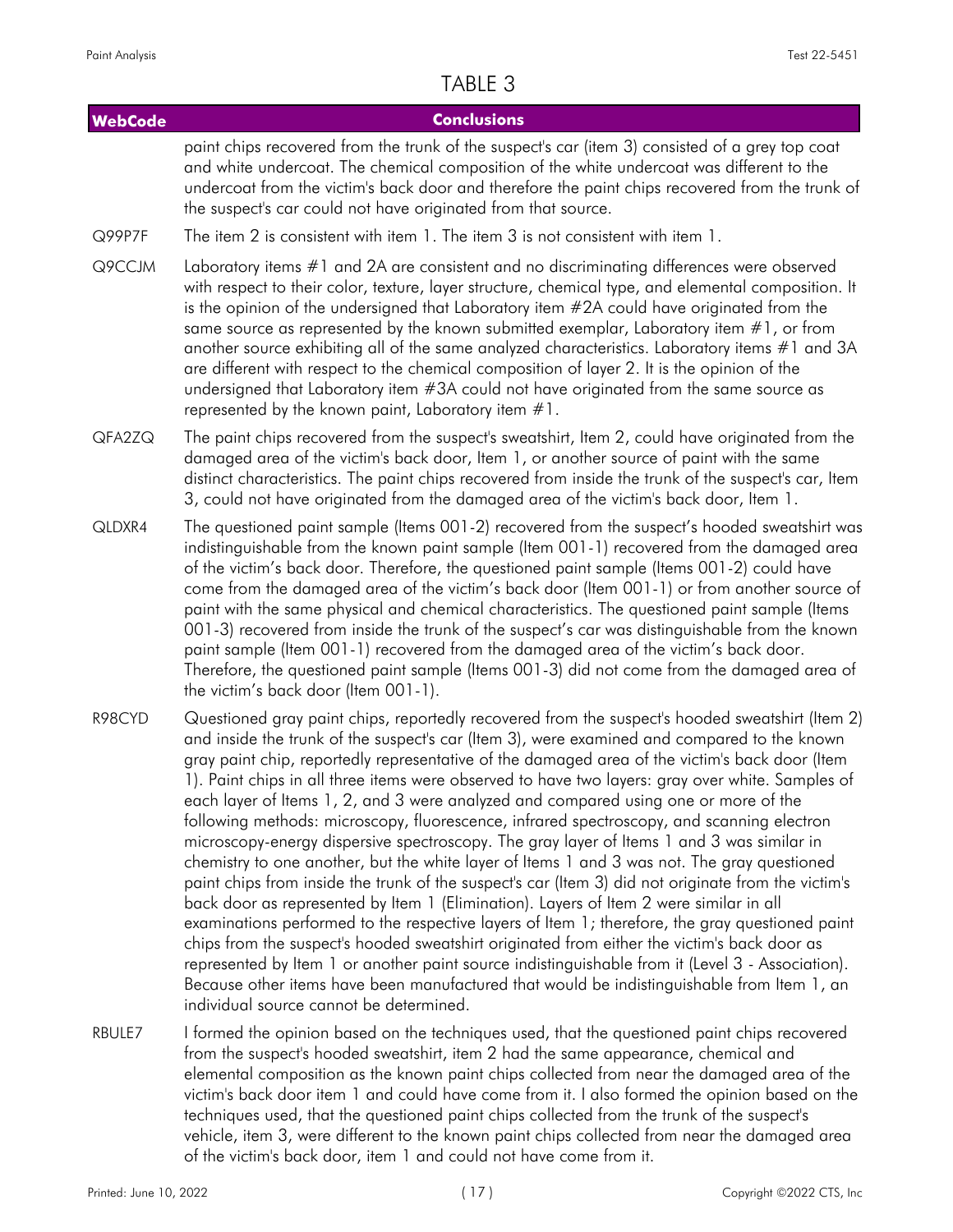#### **WebCode Conclusions** The following instruments were utilized in the analysis of this case: Stereomicroscope, Fourier Transform Infrared Spectrometer (FTIR), Microspectrophotometer (MSP) and Scanning Electron Microscope/Energy Dispersive Spectrometer (SEM/EDS). Item 1A and Item 1B were consistent in color, layer sequence, physical and chemical properties. The paint from Item 1A and Item 1B could have come from the same source, or from another source painted in the same manner. Item 1A and 1C could not have originated from the same source due to differences in chemical composition. RF3ALF

- All of the submitted paint from items 1, 2, and 3 was visually examined. The paint from Item 1 was examined and compared to 1 exhibit from item 2 and 1 exhibit from item 3 using polarized light microscopy, visible microscopy and fourier transform infrared spectroscopy (FTIR). The examined paint from items 1, 2, and 3 were found to each consist of 2 layers: grey and white. The 2 layers of items 2 and item 1 are consistent in appearance, microscopic and chemical properties. Thus, item 2 could have originated from item 1 as represented by the examined samples in items 1 and 2 or another paint source exhibiting the same analyzed characteristics. There are discriminating differences in the physical properties and the FTIR results of the white layer of item 3 and item 1. Thus, item 3 could not have originated from item 1 as analyzed. No further analysis was performed on the remaining samples from items 2 and 3. Therefore, no conclusion can be reached on these samples. RIRR<sub>2C</sub>
- Examination of the known paint sample representative of the damage area of the victim's back door (Item 1). Item 1 comprised a paint sample with the layer sequence: grey topcoat/white undercoat. The grey layer was identified as a polyvinyl acetate/styrene type paint. The inorganic elemental composition of the grey layer principally comprised titanium, silicon, aluminium, and potassium. The white layer was identified as an acrylic/melamine/styrene type paint. The inorganic elemental composition of the white layer principally comprised silicon, titanium, calcium, magnesium, aluminium, and potassium. Examination of the questioned paint chips recovered from the suspect's hooded sweatshirt (Item 2). Item 2 comprised a paint sample with the layer sequence: grey topcoat/white undercoat. The layer colour, layer sequence, and composition of Item 2 corresponded with that of Item 1. Therefore, the results support the proposition that the paint recovered from the suspect's hooded sweatshirt (Item 2) originated from the damaged area of the victim's back door (Item 1). Examination of the questioned paint chips recovered from inside the trunk of the suspect's car (Item 3). Item 3 comprised a paint sample with the layer sequence: grey topcoat/white undercoat. The white layer was identified as an acrylic/styrene type paint. The inorganic elemental composition of the white layer principally comprised titanium, silicon, aluminium, zinc, and potassium. The composition of the white undercoat from Item 3 did not correspond with that of Item 1. Therefore, the results do not support the proposition that the paint recovered from inside the trunk of the suspect's car (Item 3) originated from the damaged area of the victim's back door. RQQ444
- 01-01-AA (Item 1): This item was used for comparison purposes. 01-02-AA (Item 2): Two paint chips were observed within this item. The questioned paint chips are similar in visual color to the known paint from the victim's back door (01-01-AA). One of these paint chips was selected for further analysis and is similar in layer sequence, chemical solubility, and paint type to the known paint from the victim's back door. It is my opinion that the questioned paint could have come from victim's back door or any other item with similar paint characteristics (Category 2B). No analysis was performed on the remaining paint chips. 01-03-AA (Item 3): Two paint chips were observed within this item. The questioned paint chips are similar in visual color. One paint chip was further analyzed and found to be dissimilar in chemical solubility to the known paint from the victim's back door (01-01-AA). It is my opinion that the questioned paint chips did not come from the victim's back door (Category 5). No analysis was performed on the remaining paint chips. RVJ8QG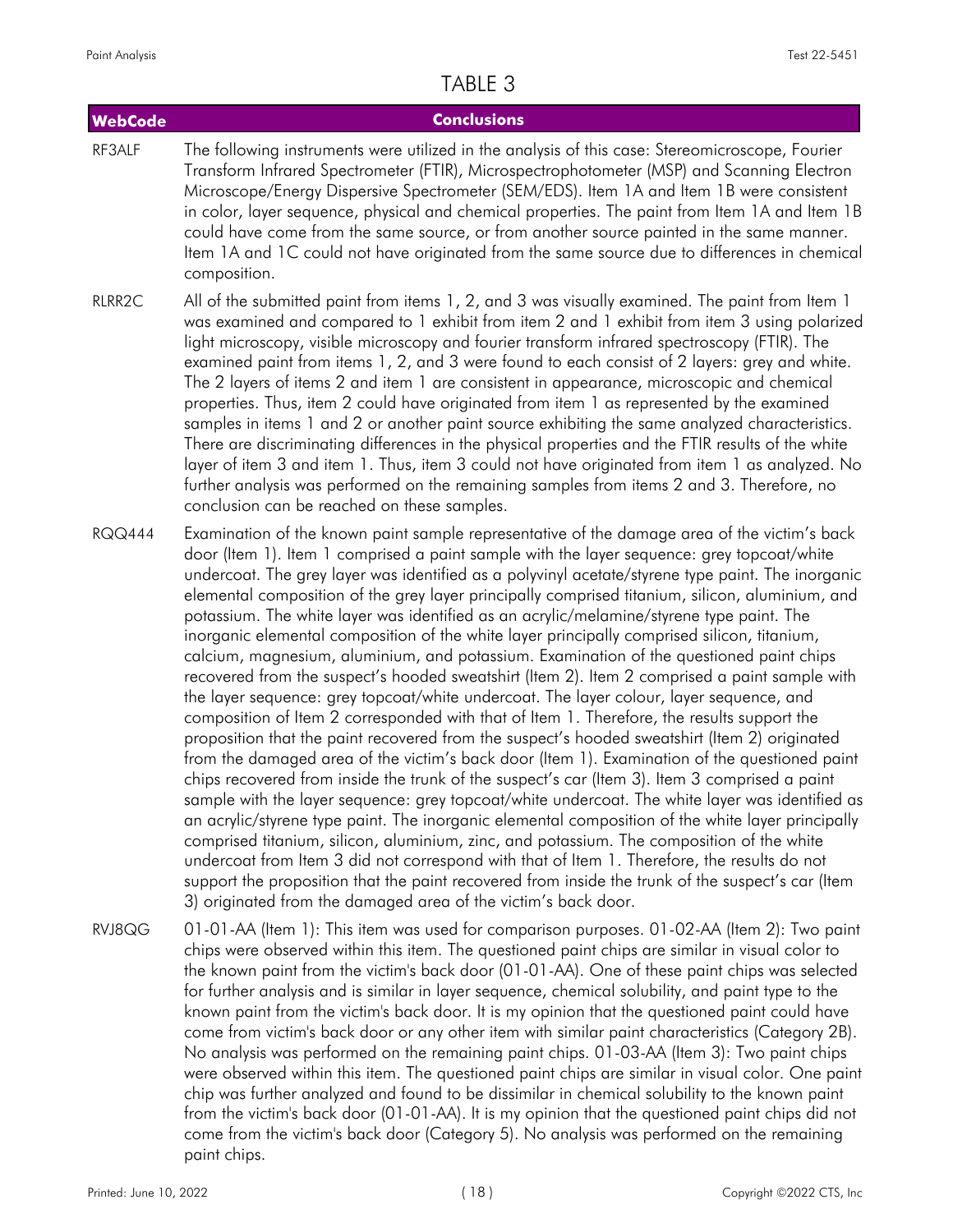| <b>WebCode</b> | <b>Conclusions</b>                                                                                                                                                                                                                                                                                                                                                                                                                                                                                                                                                                                                                                                                                                                                                                                                                                                                                                                                                                                                                                                                                                                                                                                                                                                                                                                                                                                                                                                                                                                                                                                                                                                                                                                                                                                                                                                                                                                                                                                                                                                                                                                                                                                                                                                                                                                                                                                                                                                                                                                                                                                                                                                                                                                                                                                                                                                                                                                                                                                                                                                                                                                                                         |
|----------------|----------------------------------------------------------------------------------------------------------------------------------------------------------------------------------------------------------------------------------------------------------------------------------------------------------------------------------------------------------------------------------------------------------------------------------------------------------------------------------------------------------------------------------------------------------------------------------------------------------------------------------------------------------------------------------------------------------------------------------------------------------------------------------------------------------------------------------------------------------------------------------------------------------------------------------------------------------------------------------------------------------------------------------------------------------------------------------------------------------------------------------------------------------------------------------------------------------------------------------------------------------------------------------------------------------------------------------------------------------------------------------------------------------------------------------------------------------------------------------------------------------------------------------------------------------------------------------------------------------------------------------------------------------------------------------------------------------------------------------------------------------------------------------------------------------------------------------------------------------------------------------------------------------------------------------------------------------------------------------------------------------------------------------------------------------------------------------------------------------------------------------------------------------------------------------------------------------------------------------------------------------------------------------------------------------------------------------------------------------------------------------------------------------------------------------------------------------------------------------------------------------------------------------------------------------------------------------------------------------------------------------------------------------------------------------------------------------------------------------------------------------------------------------------------------------------------------------------------------------------------------------------------------------------------------------------------------------------------------------------------------------------------------------------------------------------------------------------------------------------------------------------------------------------------------|
| TDCB8G         | Item 1, 2, and 3 were composed of two layers on the top of the wood substrate, gray and white<br>layers. The major chemical composition of the gray layer from Item 1 was similar to Item 2 and<br>3. In addition, the major chemical composition of the white layer from Item 1 was also similar<br>to Item 2. However, the chemical composition of the white layer from Item 3 was different from<br>that of Item 1. Therefore, it is concluded that Item 2 was likely to have originated from the same<br>source as Item 1, while Item 3 did not originate from the same source as Item 1.                                                                                                                                                                                                                                                                                                                                                                                                                                                                                                                                                                                                                                                                                                                                                                                                                                                                                                                                                                                                                                                                                                                                                                                                                                                                                                                                                                                                                                                                                                                                                                                                                                                                                                                                                                                                                                                                                                                                                                                                                                                                                                                                                                                                                                                                                                                                                                                                                                                                                                                                                                              |
| V2XUDG         | The paint in Item 2 is similar in color, layer sequence and chemical composition to the paint in<br>Item 1. The paint in Item 2 could have originated from the same source as the paint in Item 1.<br>The paint in Item 3 is similar in color and dissimilar in layer sequence and chemical<br>composition to the paint in Item 1. Therefore, it did not originate from the same source as the<br>paint in Item 1.                                                                                                                                                                                                                                                                                                                                                                                                                                                                                                                                                                                                                                                                                                                                                                                                                                                                                                                                                                                                                                                                                                                                                                                                                                                                                                                                                                                                                                                                                                                                                                                                                                                                                                                                                                                                                                                                                                                                                                                                                                                                                                                                                                                                                                                                                                                                                                                                                                                                                                                                                                                                                                                                                                                                                         |
| VTK3NJ         | Physical examinations indicate that Items 1, 2 and 3 are indistinguishable from one another in<br>that each consists of a two layer architectural paint system: light gray color coat over a white<br>primer. However, the Item 3 white paint layer differs in chemical composition from the Item 1<br>white paint layer. Therefore, Item 3 did not originate from the same source as Item 1<br>(Elimination). Further, Items 1 and 2 were determined to contain no exclusionary differences<br>and therefore Item 2 originated from the painted substrate represented by Item 1 or from<br>another substrate painted in the same manner (Type III Association). This conclusion was<br>reached because other substrates painted with the same materials applied in the same manner<br>would also be indistinguishable. The following categories and their descriptions are meant to<br>provide context to the conclusions reached in this report. Every category may not be applicable<br>in every case nor for every material. Type I Association: Physical/Fracture Match - The items<br>exhibit physical features that demonstrate they were once part of the same object. Associations<br>of Evidence with Class Characteristics: Class characteristics are physical and/or chemical<br>properties that place an item within a particular group of items. Associations of evidence with<br>class characteristics can have varying degrees of significance. In general, the smaller the size of<br>the group relative to the relevant population, the more significant the association. A class<br>association cannot definitively establish that the items came from the same source. Type II:<br>Association with Highly Discriminating Characteristics - An association in which items could not<br>be differentiated. Therefore, the possibility that the items came from the same source cannot be<br>eliminated. Additionally, the items share unusual characteristics that would not be expected to<br>be encountered in the relevant population. Type III: Association with Discriminating<br>Characteristics - An association in which items could not be differentiated. Therefore, the<br>possibility that the items came from the same source cannot be eliminated. Other items have<br>been manufactured that would also be indistinguishable from the submitted items and could be<br>encountered in the relevant population. Type IV: Association with Limitations - An association in<br>which items could not be differentiated. Therefore, the possibility that the items came from the<br>same source cannot be eliminated. As compared to the categories above, this type of<br>association has decreased evidential value. For example, the items are more commonly<br>encountered in the relevant population, a complete analysis was not performed due to limited<br>characteristics or a limited analytical scheme, or minor variations were observed in the data.<br>Inconclusive - No conclusion could be reached. Elimination - The items exhibit exclusionary<br>differences that demonstrate they did not originate from the same source. |
| W2RZ8G         | Traces of gray paint recovered from the suspect's hooded sweatshirt (Item 2) and traces found                                                                                                                                                                                                                                                                                                                                                                                                                                                                                                                                                                                                                                                                                                                                                                                                                                                                                                                                                                                                                                                                                                                                                                                                                                                                                                                                                                                                                                                                                                                                                                                                                                                                                                                                                                                                                                                                                                                                                                                                                                                                                                                                                                                                                                                                                                                                                                                                                                                                                                                                                                                                                                                                                                                                                                                                                                                                                                                                                                                                                                                                              |

- inside the trunk of the vehicle (Item 3) match physical characteristics, morphology, and chemical composition with the damaged area of the door back of the victim (Item 1). So they could have a common origin.
- METHODS: Items 1, 2, and 3 were examined visually and using stereomicroscopy, microchemical tests, fluorescence microscopy, and Fourier Transform Infrared W3LNQC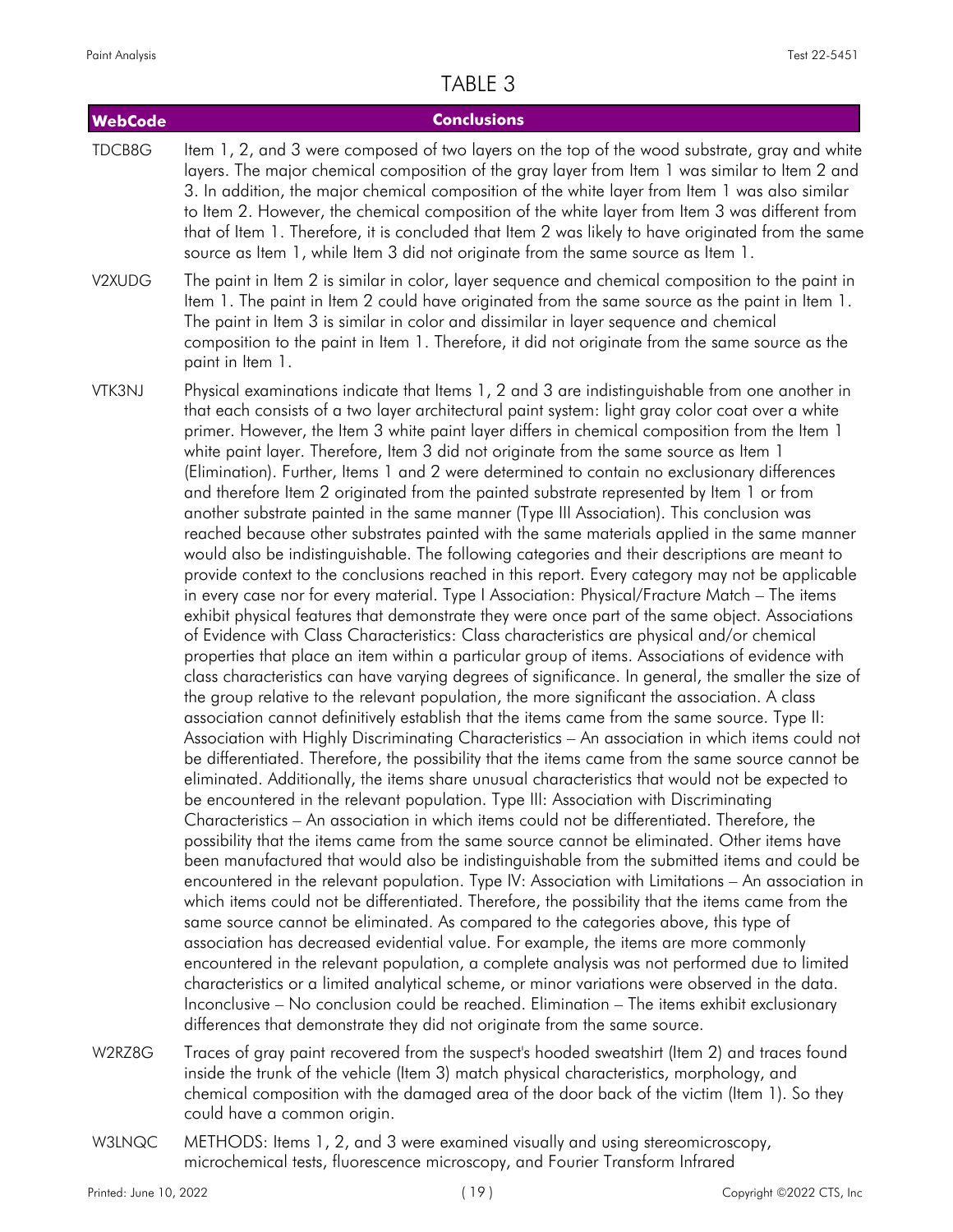#### **WebCode Conclusions**

Spectrophotometry (FTIR). Items 1 and 2 were further examined using Scanning Electron Microscopy-Energy Dispersive X-Ray Spectrometry (SEM-EDS). RESULTS AND INTERPRETATIONS: The two-layered gray paint particles in Items 1 and 2 were consistent in colors, textures, types, layer sequence, and chemical compositions. Based on the particles examined, it was concluded that the Item 2 paint had a common origin with either Item 1 or another source of paint with the same colors, textures, types, layer sequence, and chemical compositions (Level III - Association with Discriminating Characteristics). This type of conclusion was reached because other surfaces painted with the same types of paints would also be indistinguishable. It should be noted that the techniques used in this comparative analysis can typically distinguish different paints. Based on the particles examined, the two-layered gray paint particles in Items 1 and 3 could not be associated due to differences in texture, fluorescence and chemical composition (Exclusion/Elimination). TERMINOLOGY KEY FOR COMPARATIVE EXAMINATIONS: Level I - Physical/Fracture Match: Physical Fit is reached when the items that have been broken, torn, or separated exhibit physical features that correspond/re-align in a manner that is not expected to be replicated. Level II - Association with Highly Discriminating Characteristics: An association in which items could not be differentiated based on the examinations conducted. Therefore, the possibility that the items came from the same source cannot be eliminated. Additionally, the items share unusual characteristics that would rarely be expected to occur in the relevant population. This is the highest degree of association that can be determined in the absence of a Physical Fit. Level III - Association with Discriminating Characteristics: An association in which items could not be differentiated based on the examinations conducted. Therefore, the possibility that the items came from the same source cannot be eliminated. Other items have been manufactured or could occur in nature that would also be indistinguishable from the submitted items and could be encountered in the relevant population. The analytical techniques used in the analysis of these items can provide high levels of discrimination among natural and manufactured materials. This is considered a high degree of association. Level IV - Association with Limitations: An association in which items could not be differentiated based on the examinations conducted. Therefore, the possibility that the items came from the same source cannot be eliminated. As compared to the categories above, this type of association has decreased evidential value. For example, the items are more commonly encountered in the relevant population, minor variations were observed, or a complete analysis was not performed due to limited characteristics or sample size. Minor variations, for certain types of examinations, could be due to factors such as contamination of the sample(s) or having a sample of insufficient size to adequately assess heterogeneity of the entity from which it was derived. Inconclusive: No conclusion could be reached regarding an association or an elimination between the items. Exclusion with Limitations: The item exhibits differences from the comparison sample that support that it did not originate from the source, as represented by the comparison sample. An Exclusion/Elimination conclusion was not reached due to limiting factors, such as possible natural or manufactured source variations. Exclusion/Elimination: The items exhibit differences that demonstrate the items did not originate from the same source. Date(s) of testing: 01/13/2022 – 01/31/2022. Supporting examination documentation is maintained in the case file. The above listed methods are those approved for use at the time of analysis.

Examination of questioned Item 2 and known Item 1 revealed both paint chips with the following two (2) layer structures: grey undercoat and white primer applied to a wood substrate. The questioned paint chip recovered from the suspect's hooded sweatshirt (Item 2) were found to be consistent with respect to colour, chemical compositions and layer structure to the known paint chips from the damaged area of the victim's door as represented by known Item 1. Examination of questioned Item 3 and known Item 1 revealed both paint chips with the following two (2) layer structures: grey undercoat and white primer applied to a wood substrate. W9TGHL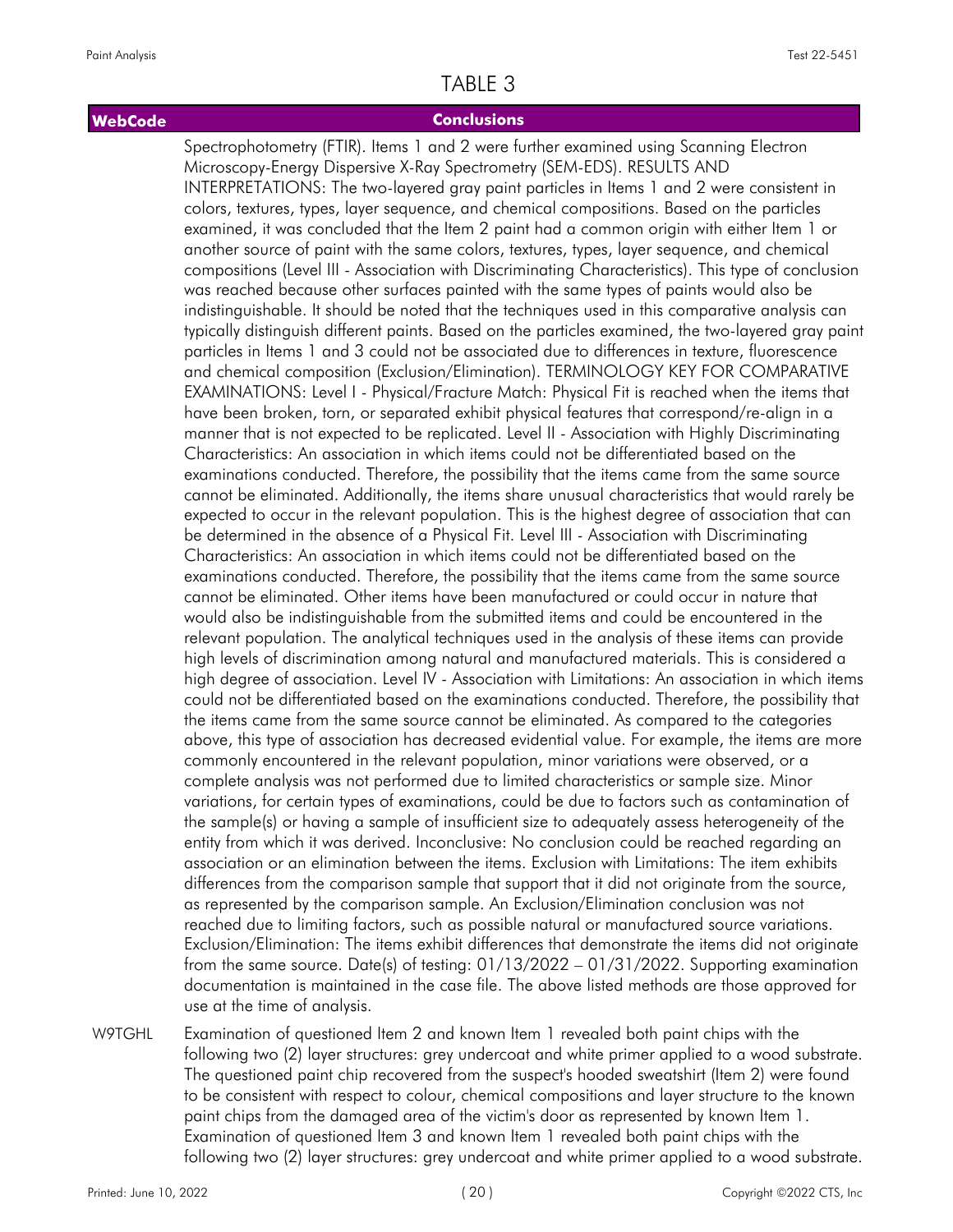#### **WebCode Conclusions** The questioned paint chips recovered from inside trunk of the suspect's car (Item 3) were found to be consistent with respect to colour and layer structure to the known paint chips from the damaged area of the victim's door as represented by known Item 1. The chemical composition of questioned Item 3 was found to be inconsistent to that of known Item 1. Based on the above findings, in my professional opinion, (a) the questioned paint chips recovered from the suspect's hooded sweatshirt (Item 2) could have originated from the damaged area of the victim's door as represented by Item 1; (b) the questioned paint chips recovered from inside trunk of the suspect's car (Item 3) could not have originated from the damaged area of the victim's door as represented by Item 1. The following methodologies were used in the examination of this case: visual examination, microscopy, solubility and chemical tests, fluorescence, FTIR, and SEM-EDX. KNOWN STANDARDS: Examination of Item 1 revealed the presence of one rectangular piece of wood with grey paint on one side. The grey paint had the following layer structure: grey, white. QUESTIONED SAMPLES: Examination of Item 2 revealed the presence of grey paint chips with the following layer structure: grey, white. Each paint chip was on a wood substrate. The questioned paint chips recovered from the suspect's hooded sweatshirt (Item 2) were physically and chemically consistent with the known paint sample representative of the damaged area of the victim's back door (Item 1). Therefore, the questioned paint chips recovered from the suspect's hooded sweatshirt (Item 2) could have originated from the same source as the known paint sample representative of the damaged area of the victim's back door (Item 1). Examination of Item 3 revealed the presence of grey paint chips with the following layer structure: grey, white. Each paint chip was on a wood substrate. The questioned paint chips recovered from inside the trunk of the suspect's car (Item 3), were not consistent with the known paint sample representative of the damaged area of the victim's back door (Item 1). Therefore, the questioned paint chips recovered from inside the trunk of the suspect's car (Item 3) did not **WHH6FA**

The following methodologies were used in the examination of this case: visual examination, microscopy, solubility and chemical tests, FTIR, and SEM-EDX. Examination of Lab Item  $#1$ revealed the presence of one large textured gray paint chip with the following layer structure: gray and white on a wood substrate. Examination of Lab Items #2 and #3 each revealed the presence of two small textured gray paint chips with the following layer structure: gray and white on a wood substrate. The paint chips recovered from the suspect's hooded sweatshirt (Item #2) were physically and chemically consistent with the paint from the damaged area of the victim's back door (Item  $\#1$ ). Therefore, the paint from Item  $\#2$  could have originated from the same source as the paint from Item #1. The paint chips recovered from inside the trunk of the suspect's car (Item #3) were not consistent with the paint from the damaged area of the victim's back door (Item #1). Therefore, the paint from Item #3 did not originate from the same source as the paint from Item #1. WI GGBA

originate from the known paint sample representative of the damaged area of the victim's back

- Item 1, 2, and 3 were composed with two colors of paints, gray paint for surface layer and ivory paint for below layer of the gray paint. Gray paints from item 1, 2, and 3 had similar FT-IR spectrum and elemental composition. In case of ivory paint, item 1 and 2 showed similar FT-IR spectrum, pyrolysis GC-MS chromatogram, and elemental composition. However, ivory paint from item 3 presented distinct FT-IR spectrum, pyrolysis GC-MS chromatogram, and elemental distribution (no Mg and Ca) compared to the item 1. X4TMZB
- The paints in Items 1, 2 and 3 are each composed of a gray over white layer, which are consistent in layer color. Items 1 and 2 are consistent in chemical composition, pigment appearance and pigment distribution. The white layer of Item 3 is different in chemical composition from the white layer of item 1. Therefore, the paint chips recovered from the XCLXA7

door (Item 1).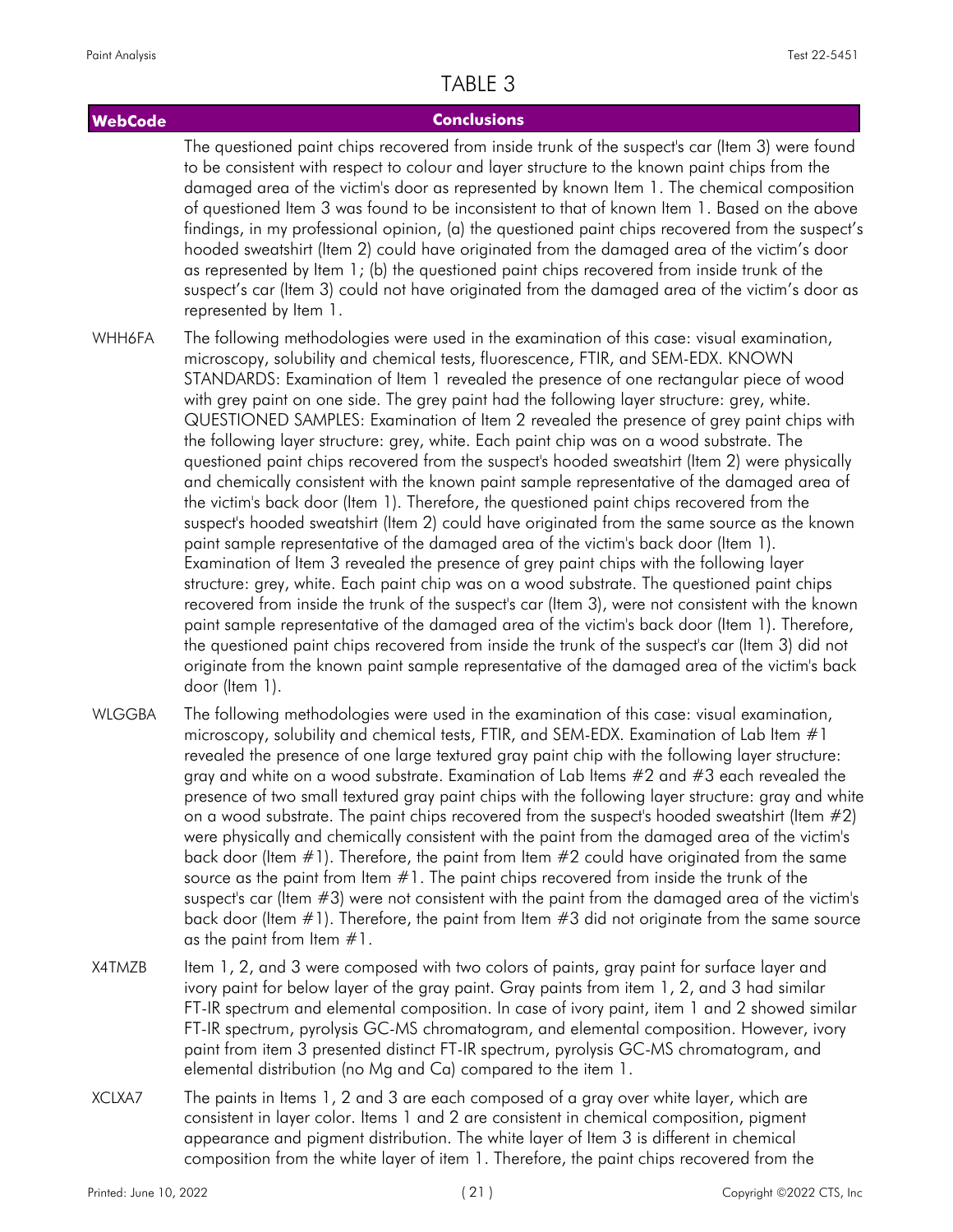| <b>WebCode</b> | <b>Conclusions</b>                                                                                                                                                                                                                                                                                                                                                                                                                                                                                                                                                                                                                                                                                                                                                                                                                                                                                                                                                                                                                                                                                                                                                                                                                                                                                                                                                                                                                                                                                                                                                                                                                                                                                                                                                                                                                                                                                                                                                                                                                                                                                                                                                                                                                                                                                                                                                                                                                                                                                                                                                                                                                                        |
|----------------|-----------------------------------------------------------------------------------------------------------------------------------------------------------------------------------------------------------------------------------------------------------------------------------------------------------------------------------------------------------------------------------------------------------------------------------------------------------------------------------------------------------------------------------------------------------------------------------------------------------------------------------------------------------------------------------------------------------------------------------------------------------------------------------------------------------------------------------------------------------------------------------------------------------------------------------------------------------------------------------------------------------------------------------------------------------------------------------------------------------------------------------------------------------------------------------------------------------------------------------------------------------------------------------------------------------------------------------------------------------------------------------------------------------------------------------------------------------------------------------------------------------------------------------------------------------------------------------------------------------------------------------------------------------------------------------------------------------------------------------------------------------------------------------------------------------------------------------------------------------------------------------------------------------------------------------------------------------------------------------------------------------------------------------------------------------------------------------------------------------------------------------------------------------------------------------------------------------------------------------------------------------------------------------------------------------------------------------------------------------------------------------------------------------------------------------------------------------------------------------------------------------------------------------------------------------------------------------------------------------------------------------------------------------|
|                | suspect's hooded sweatshirt, Item 2, originated from the damaged area of the victim's back<br>door as represented by item 1 or from another damaged object having paint with the same<br>analyzed characteristics. The paint chips from inside the trunk of the suspect's car, Item 3, did<br>not originate from the damaged area of the victim's back door as represented by Item 1.                                                                                                                                                                                                                                                                                                                                                                                                                                                                                                                                                                                                                                                                                                                                                                                                                                                                                                                                                                                                                                                                                                                                                                                                                                                                                                                                                                                                                                                                                                                                                                                                                                                                                                                                                                                                                                                                                                                                                                                                                                                                                                                                                                                                                                                                     |
| XKYRP9         | The known paint sample (Item 1) as well as the questioned paint samples (Item 2 and Item 3)<br>show a grey top paint layer and a white paint layer. All samples cannot be differentiated by<br>means of microscopy, but the white layer of Item 3 can be differentiated by means of infrared<br>spectroscopy and by their elemental composition. Regarding to the methods used, the<br>questioned paint chips from the suspect's hooded sweatshirt (Item 2) could have originated from<br>the damaged area of the victim's back door.                                                                                                                                                                                                                                                                                                                                                                                                                                                                                                                                                                                                                                                                                                                                                                                                                                                                                                                                                                                                                                                                                                                                                                                                                                                                                                                                                                                                                                                                                                                                                                                                                                                                                                                                                                                                                                                                                                                                                                                                                                                                                                                     |
| XU32UD         | The paint chips from the suspect's hooded sweatshirt (Item2) could have originated from the<br>damaged area of the back door (Item1). The paint chips inside the trunk of his car (Item3)<br>could not have originated from the damaged area of the back door (Item1).                                                                                                                                                                                                                                                                                                                                                                                                                                                                                                                                                                                                                                                                                                                                                                                                                                                                                                                                                                                                                                                                                                                                                                                                                                                                                                                                                                                                                                                                                                                                                                                                                                                                                                                                                                                                                                                                                                                                                                                                                                                                                                                                                                                                                                                                                                                                                                                    |
| Y3EDTW         | CONCLUSIONS: The questioned paint identified as recovered from the sweatshirt (Item 2) is<br>the same distinct type of paint as the known paint on the door (Item 1) and originated either<br>from that source or another source of architectural paint having the same distinct<br>characteristics. The questioned paint identified as recovered from the trunk (Item 3) did not<br>originate from the area of the door represented by Item 1. RESULTS: Questioned paint chips<br>identified as recovered from the sweatshirt and the trunk (Items 2 and 3) were examined for the<br>purpose of determining whether or not they are like the known paint identified as from the<br>damaged area of the victim's back door (Item 1). The paint standard from the door (Item 1) has<br>the following layer structure: 1. Medium grey polyvinyl acetate latex enamel topcoat. 2. White<br>alkyd enamel primer. 3. Wood substrate. This paint exhibits characteristics typical of an<br>architectural finish and was used for comparison with questioned paint identified as recovered<br>from the sweatshirt and trunk (Items 2 and 3). Examination and comparison of the questioned<br>paint identified as from the sweatshirt (Item 2) with Item 1 revealed they are alike with respect to<br>layer structure, layer colors, layer textures, microchemical reactivities, binder characteristics,<br>and pigment characteristics. It is therefore concluded that the questioned paint identified as<br>recovered from the sweatshirt (Item 2) is the same distinct type of paint as that on the door (Item<br>1) and originated either from that door, or from another source of architectural paint having<br>the same distinct characteristics. The questioned paint chips identified as from the trunk (Item 3)<br>have the following layer structure: 1. Medium grey polyvinyl acetate latex enamel topcoat. 2.<br>White enamel primer. 3. Wood substrate. Examination and comparison of the questioned paint<br>identified as from the trunk (Item 3) with Item 1 revealed layer 2 is dissimilar with respect to<br>binder and pigment characteristics. It is therefore concluded that the questioned paint identified<br>as recovered from the trunk (Item 3) did not originate from the area of the door represented by<br>Item 1. METHODS OF ANALYSIS: Examinations were performed visually, by stereo microscopy,<br>brightfield/polarized light comparison microscopy, microchemical tests, Fourier transform<br>infrared microspectroscopy, pyrolysis gas chromatography, and scanning electron<br>microscopy/energy dispersive x-ray analysis. |
|                |                                                                                                                                                                                                                                                                                                                                                                                                                                                                                                                                                                                                                                                                                                                                                                                                                                                                                                                                                                                                                                                                                                                                                                                                                                                                                                                                                                                                                                                                                                                                                                                                                                                                                                                                                                                                                                                                                                                                                                                                                                                                                                                                                                                                                                                                                                                                                                                                                                                                                                                                                                                                                                                           |

- The paint from the sweatshirt (item 2) could have come from the same source as the paint from the back door (item 1) or any other source with a similar layer structure and chemistry. The paint from the trunk of the vehicle (item 3) did not come from the same source as the samples of paint from the sweatshirt and back door. YETF7G
- The gray paint in Item 2 was visually, microscopically and instrumentally consistent with the gray paint in Item 1. This indicates that the gray paint in Item 2 could share a common origin with the gray paint in Item 1. The gray paint in Item 3 was microscopically and instrumentally different from the gray paint in Item 1 with respect to the white layer of paint. This indicates that the gray paint in Item 3 does not share a common origin with the gray paint in Item 1. YRUB6A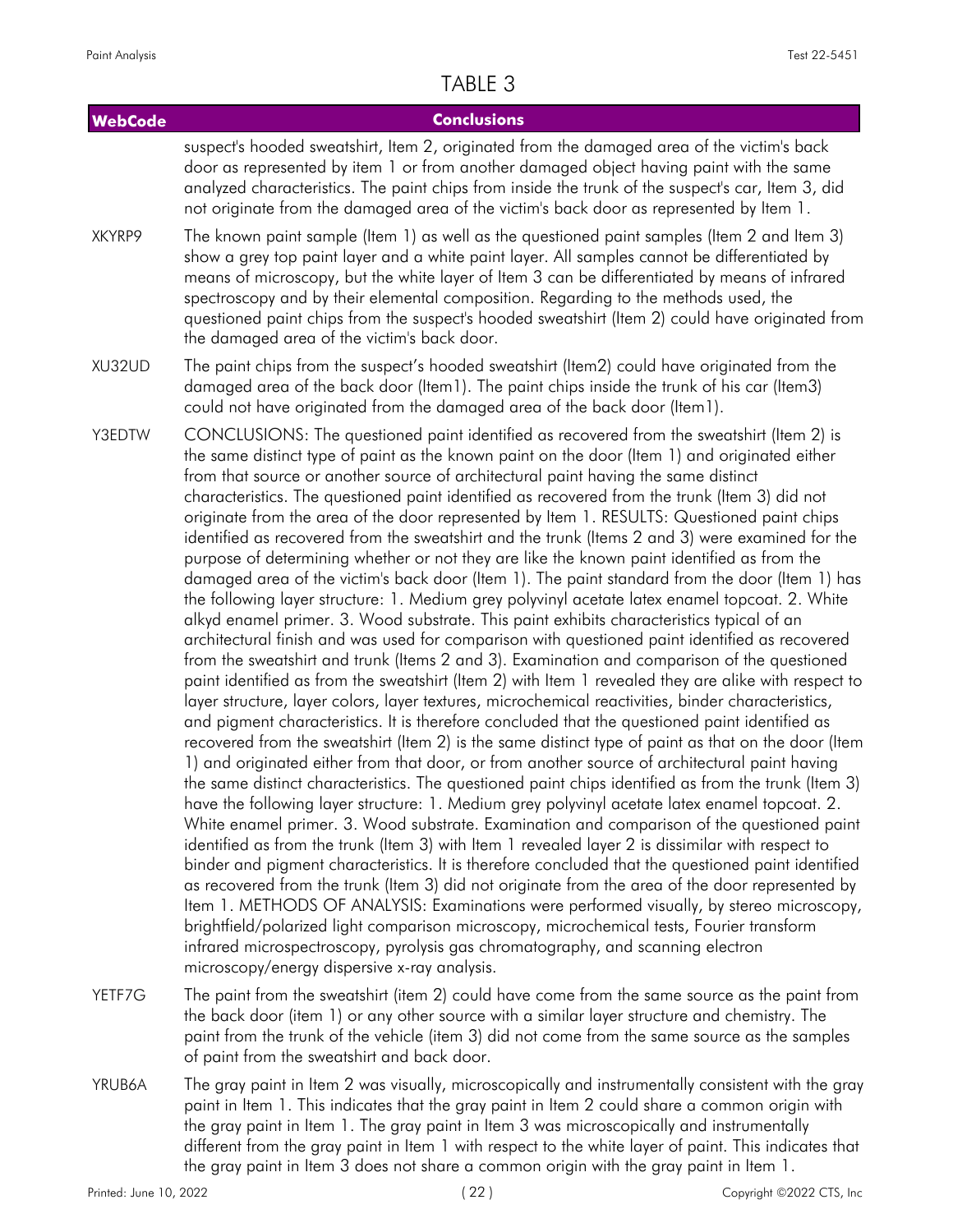from item 1.

| <b>WebCode</b> | <b>Conclusions</b>                                                                                                                                                                                                                                                                                                                       |
|----------------|------------------------------------------------------------------------------------------------------------------------------------------------------------------------------------------------------------------------------------------------------------------------------------------------------------------------------------------|
| ZFG9JC         | 1. As a result of FT-IR analysis, the white layers of item 1 and item 2 were similar, but the white<br>layer of item 3 showed different spectra. 2. As a result of SEM-EDX, the metal composition ratio<br>of the white layer item 1 and item 2 was similar, but the metal composition ratio of the white<br>layer item 3 was different. |
| ZYC24A         | Item 2 could have originated from Item 1, but Item 3 could not have originated from Item 1.<br>The composition and FT-IR spectrum which are obtained from gray topcoat of item 3 were<br>simillar with item 1, meanwhile, those of white layer used to lower layer of item 3 are different                                               |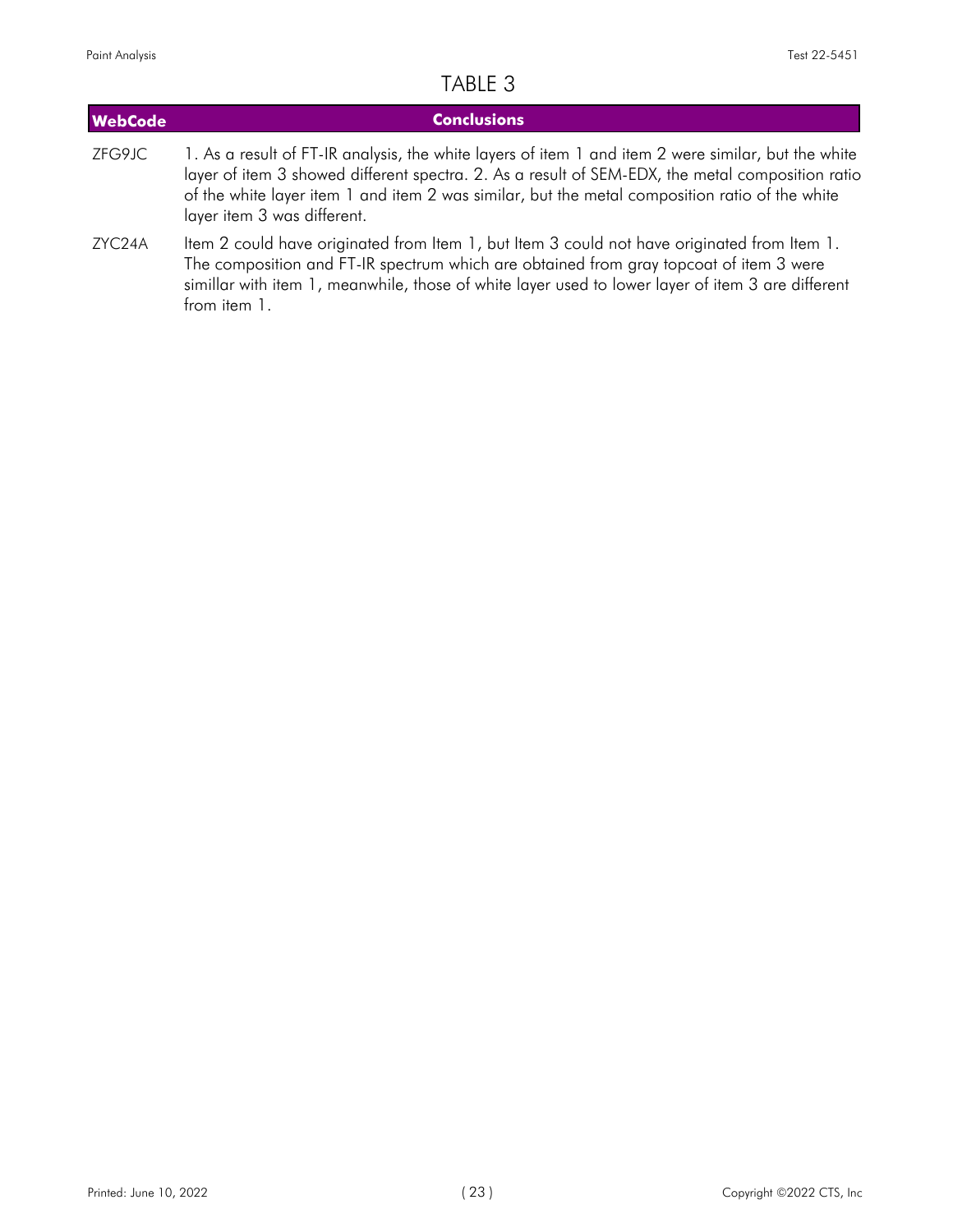# **Additional Comments**

<span id="page-23-0"></span>

| <b>WebCode</b> | <b>Additional Comments</b>                                                                                                                                                                                                                                                                                                                                                                                                                                                                                                                                                                                                                                                                                                                                                                                                                |
|----------------|-------------------------------------------------------------------------------------------------------------------------------------------------------------------------------------------------------------------------------------------------------------------------------------------------------------------------------------------------------------------------------------------------------------------------------------------------------------------------------------------------------------------------------------------------------------------------------------------------------------------------------------------------------------------------------------------------------------------------------------------------------------------------------------------------------------------------------------------|
| A96CR9         | If this was a real forensic submission, I would be asking the police questions in relation to<br>obtaining further paint samples from the damaged door, just to make sure that item 1 is fully<br>representative of the paint in the damaged areas.                                                                                                                                                                                                                                                                                                                                                                                                                                                                                                                                                                                       |
| B22MPU         | An association scale would be included to define the terms in parentheses.                                                                                                                                                                                                                                                                                                                                                                                                                                                                                                                                                                                                                                                                                                                                                                |
| <b>BJJNKW</b>  | My examinations and analyses do not focus on the detection of inorganic materials. Items 1<br>and 2 may vary in their inorganic content.                                                                                                                                                                                                                                                                                                                                                                                                                                                                                                                                                                                                                                                                                                  |
| CPLF3T         | a. "Item 1" to "Item 3" were each found to consist of two layers of paint - an outer grey<br>layer, and a second white layer. b. The questioned paint chips marked "Item 2" were found<br>to have no exclusionary differences with the control paint marked "Item 1" in terms of colour,<br>sequence of layers and chemical composition. c. The questioned paint chips marked "Item<br>3" were found to be different from the control paint marked "Item 1" in terms of chemical<br>composition.                                                                                                                                                                                                                                                                                                                                          |
| G86X4G         | Procedures state that PyGCMS would be used on the two indistinguishable paint samples.<br>However, as the PyGCMS is not currently in service this analysis could not be performed. The<br>above results have been released without all possible testing methods.                                                                                                                                                                                                                                                                                                                                                                                                                                                                                                                                                                          |
| GQ4TZD         | I would contact the agent and let them know that the gray layers are consistent to one<br>another and that they should see if there are other damaged areas if additional exams are<br>desired.                                                                                                                                                                                                                                                                                                                                                                                                                                                                                                                                                                                                                                           |
| <b>KAMWAA</b>  | Type 2 Association: Association with Distinct characteristics--Items are consistent in all<br>measured and observed physical properties, chemical composition, and/or microscopic<br>characteristics, and therefore could have originated from the same source. The items further<br>share distinctive characteristics that would not be typically encountered in the relevant<br>population. Elimination--Items exhibit differences in one or more of the following: physical<br>properties, chemical composition, or microscopic characteristics and therefore did not<br>originate from the same source.                                                                                                                                                                                                                               |
| <b>KJPKHY</b>  | RESULTS: 1. Exhibit 1 contained a block of wood painted on one surface with the paint layer<br>sequence: medium grey / white. 2. Exhibit 2 contained two wood shavings, each painted on<br>one surface with the paint layer sequence: medium grey / white. These paint layers were<br>indistinguishable in color, texture and chemical composition from the corresponding paint<br>layers in Exhibit 1. 3. Exhibit 3 contained two wood shavings, each painted on one surface<br>with the paint layer sequence: medium grey/white. The medium grey paint layer was<br>indistinguishable in color, texture and chemical composition from the medium grey paint<br>layer in Exhibit 1. The white paint layer was indistinguishable in color, but different in texture<br>and chemical composition, from the white paint layer in Exhibit 1. |
| R98CYD         | An Association Scale would also be included in the report. The definition of the associations<br>used in the report are the following: Level 3" Association: Items are consistent in observed<br>and measured physical properties and/or chemical composition and, therefore, could have<br>originated from the same source. Because other items have been manufactured that would<br>also be indistinguishable from the submitted evidence, an individual source cannot be<br>determined. Elimination (Non-association): The items were dissimilar in physical properties<br>and/or chemical composition, indicating that they did not originate from the same source.                                                                                                                                                                   |
| W2RZ8G         | It is considered opportune to continue with this type of trials.                                                                                                                                                                                                                                                                                                                                                                                                                                                                                                                                                                                                                                                                                                                                                                          |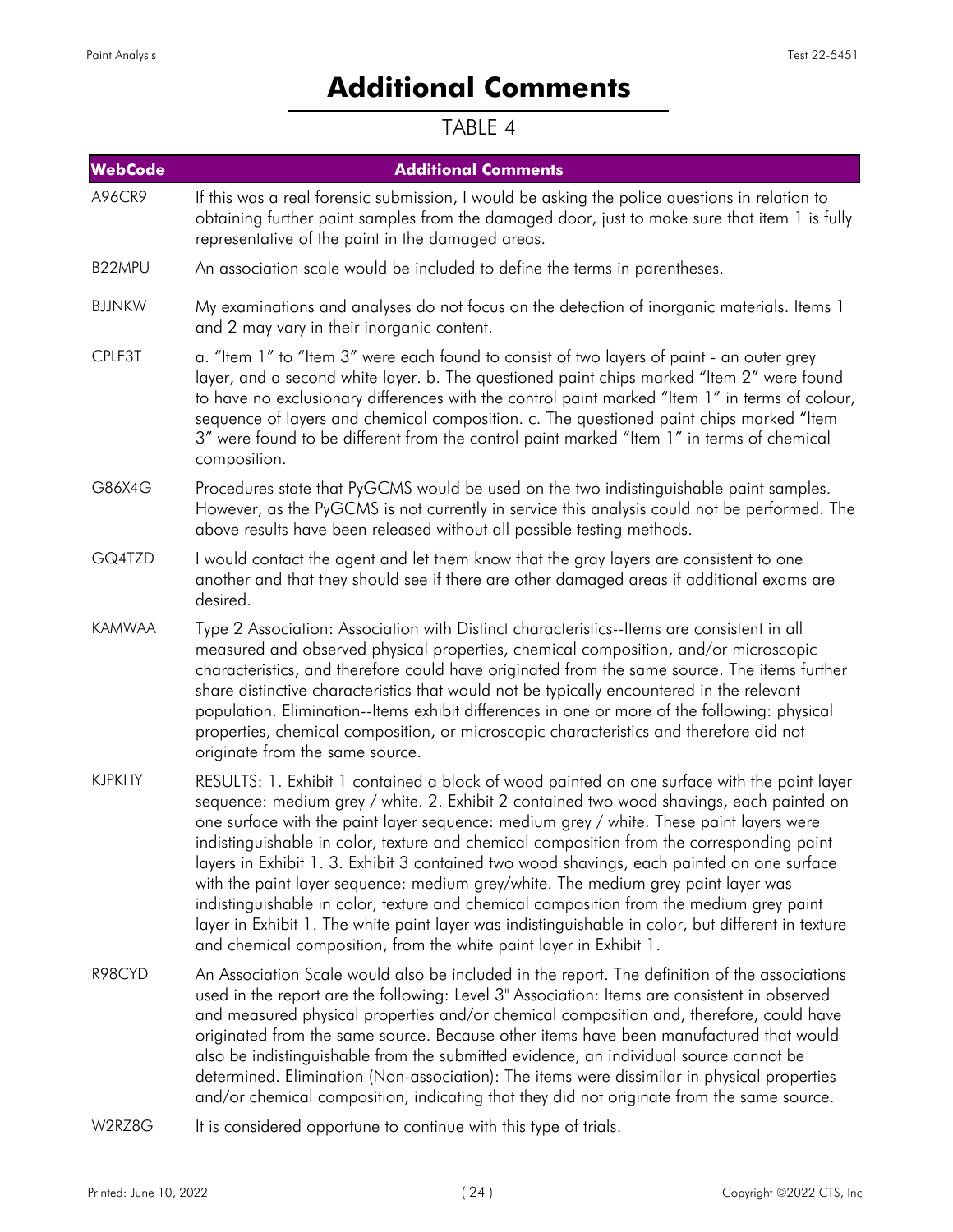| <b>WebCode</b> | <b>Additional Comments</b>                                                                                                                                                                                                                                                                                                                                                                                                                                                                                                                                                                                                                                                                                                                                                                                                                                                                                                                                                                  |
|----------------|---------------------------------------------------------------------------------------------------------------------------------------------------------------------------------------------------------------------------------------------------------------------------------------------------------------------------------------------------------------------------------------------------------------------------------------------------------------------------------------------------------------------------------------------------------------------------------------------------------------------------------------------------------------------------------------------------------------------------------------------------------------------------------------------------------------------------------------------------------------------------------------------------------------------------------------------------------------------------------------------|
| YETF7G         | Samples from all three items contain a 2-layer (gray, white) paint system on a wood<br>substrate. There was correspondence in the morphology of the samples, such as color, layer<br>structure, and texture. The gray layers contained similar chemistry; however, the white layer<br>from item 3 contained different chemistry from the white layers in items 1 and 2. The paint<br>from the sweatshirt (item 2) contains chemistry and morphology that corresponds to the<br>chemistry and morphology of the paint from the back door (item 1). NOTE: The surface<br>texture would normally be used as a morphological feature to compare; however, it appears<br>that both known samples (item 2 and item 3) have a different texture than item 1. More<br>information would have been required such as a picture of where the items were sampled<br>from. In an actual case, additional samples would have been requested in order to see the<br>range in variation of surface texture. |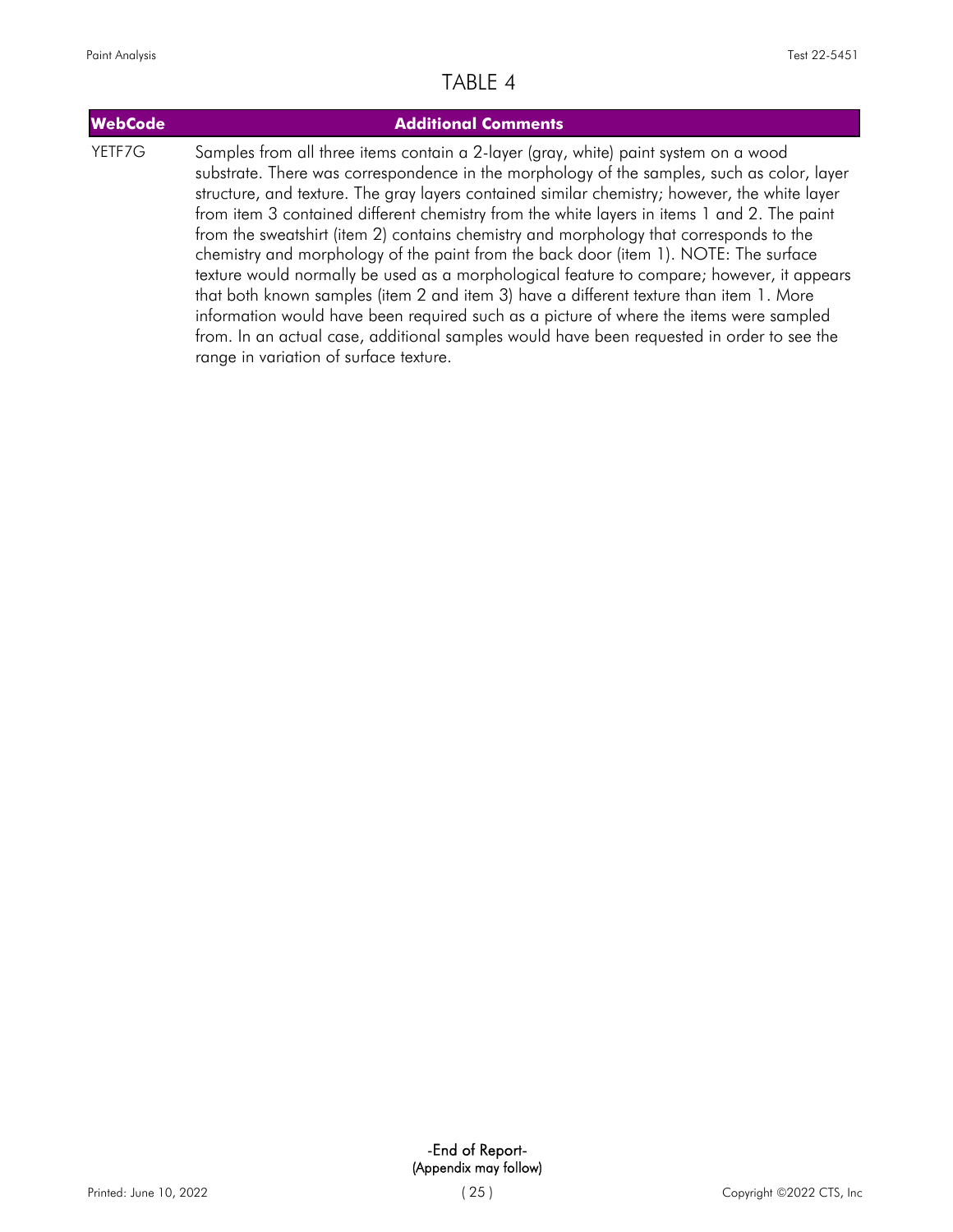Collaborative Testing Services ~ Forensic Testing Program

#### Test No. 22-5451: Paint Analysis

#### DATA MUST BE SUBMITTED BY April 25, 2022, 11:59 p.m. TO BE INCLUDED IN THE REPORT

Participant Code: U1234A

WebCode: O8GMJZ

The Accreditation Release section can be accessed by using the "Continue to Final Submission" button above. This information can be entered at any time prior to submitting to CTS.

#### Scenario:

Police are investigating a break-in that occurred in a residential neighborhood where several things were stolen from inside the victim's house. It appears a tool was used to pry open the back door which caused damage to the paint. The police apprehended a potential suspect two days later. They conducted a warranted search of the suspect's home and vehicle where they found paint chips, similar in color to the back door, on his hooded sweatshirt and inside the trunk of his car. Known paint samples have been collected from the damaged area of the back door. Police are requesting that you examine the recovered paint chips from the suspect's hooded sweatshirt and inside the trunk of his car and determine if either of them could have originated from the damaged area of the back door.

Please Note:

-Samples contained within each individual item are representative of a single source. -The purpose of this test is the examination of paint; please ignore the wood substrate.

#### Items Submitted (Sample Pack P1):

Item 1: Known paint sample representative of the damaged area of the victim's back door.

Item 2: Questioned paint chips recovered from the suspect's hooded sweatshirt.

Item 3: Questioned paint chips recovered from inside the trunk of the suspect's car.

1.) Could the questioned paint chips recovered from the suspect's hooded sweatshirt (Item 2) and/or inside the trunk of the suspect's car (Item 3) have originated from the damaged area of the victim's back door as represented by Item 1?

|                           | Yes. | No. | Inconclusive |
|---------------------------|------|-----|--------------|
| Item 2: $\qquad \bigcirc$ |      |     |              |
| Item 3: $\bigcirc$        |      |     |              |

2.) Indicate the procedure(s) used to examine the submitted items:

Please check all that apply.

| <b>Microscopic Exams:</b> | Stereomicroscope | Polarized Light        |
|---------------------------|------------------|------------------------|
|                           | Fluorescence     |                        |
| $\Box$ Pyrolysis GC       | <b>FTIR</b>      | Solubility/Chemical    |
| XRS/XRF                   | SEM/EDX          | Microspectrophotometry |
| Other (specify):          |                  |                        |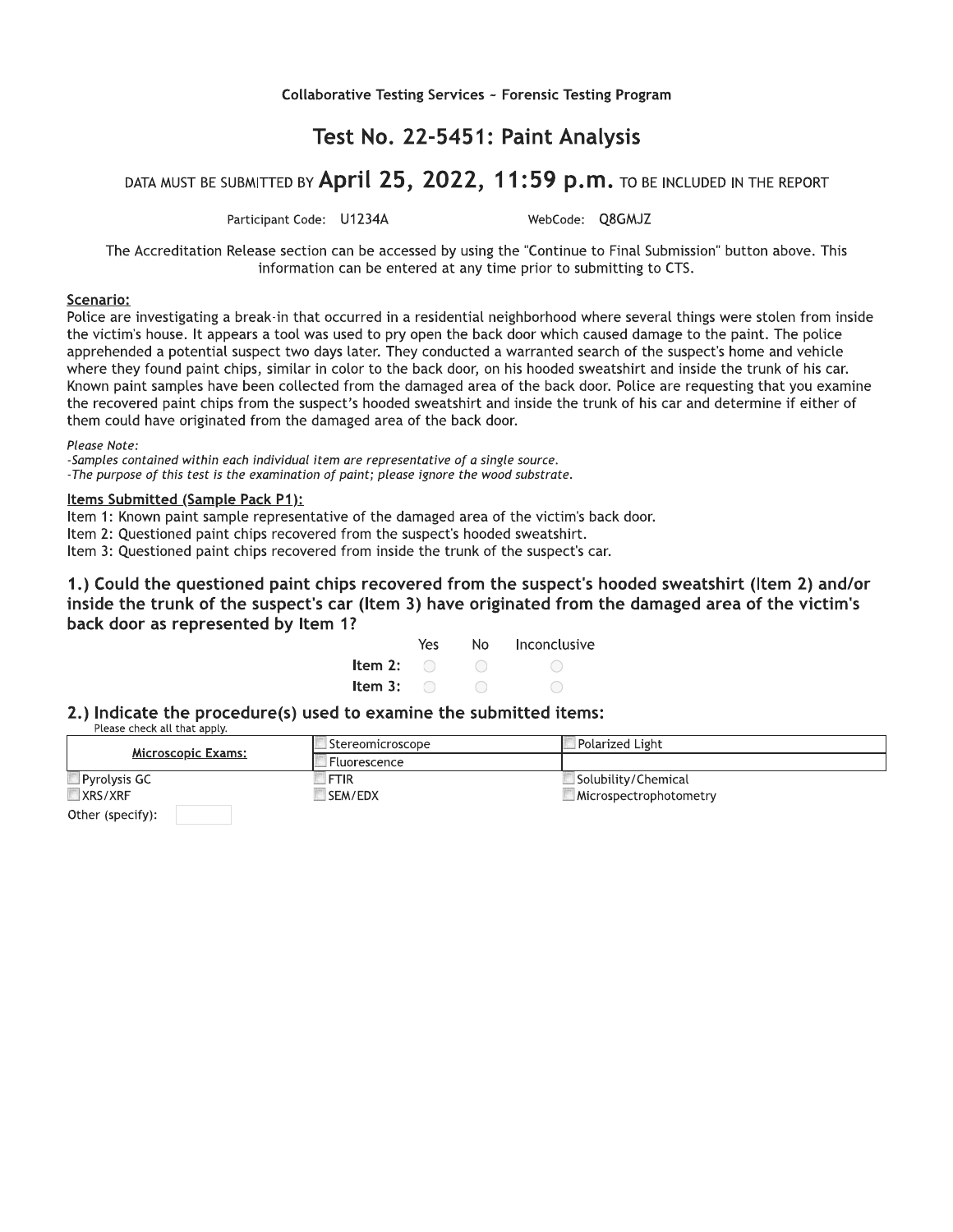Please note: Any additional formatting applied in the free form space below will not transfer to the Summary Report and may cause your information to be<br>illegible. This includes additional spacing and returns that present

#### 3.) What would be the wording of the Conclusions in your report?

#### 4.) Additional Comments